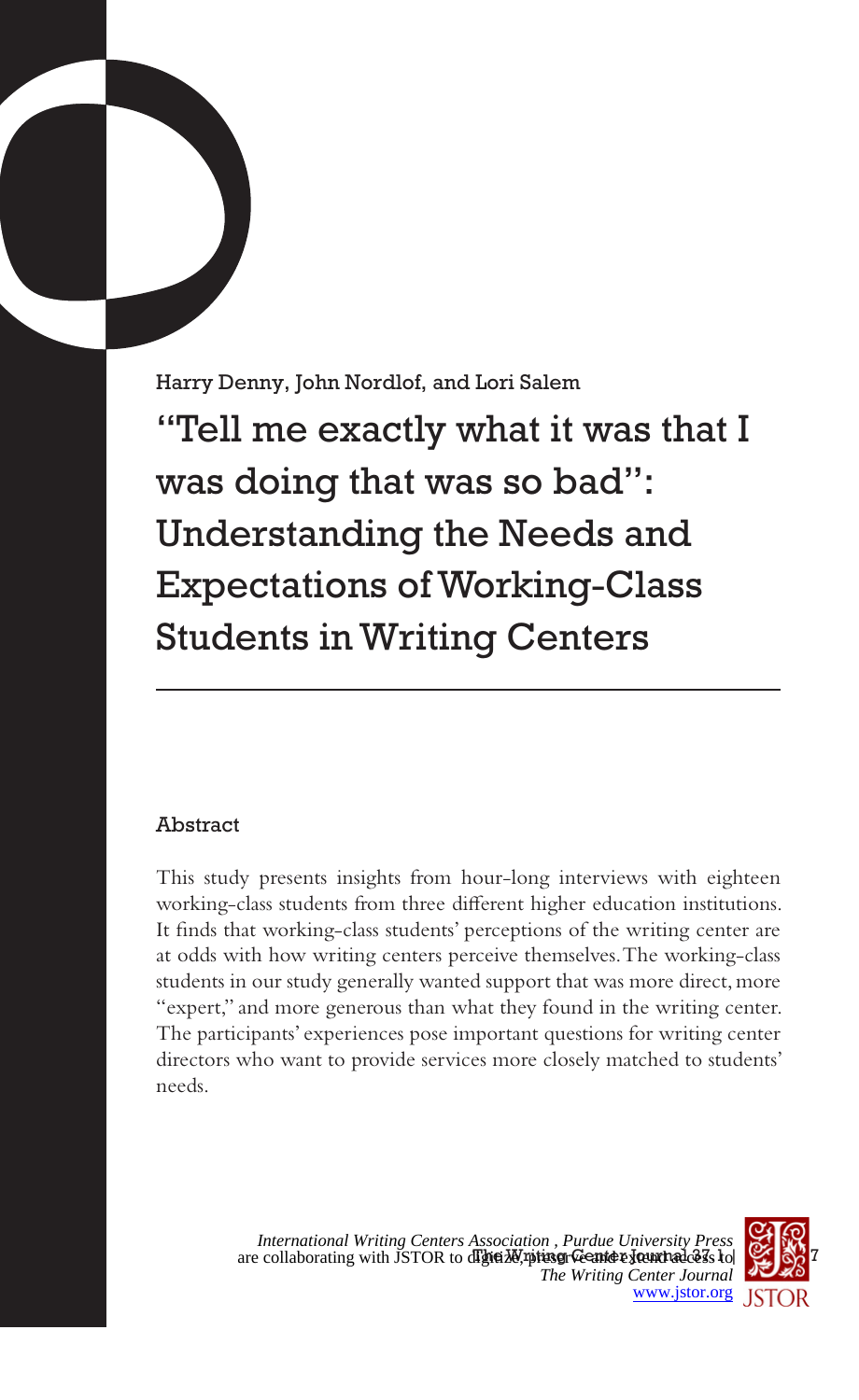Brandon finds his way to Temple University, an urban, public, doctoral institution, from a small farming community in central Pennsylvania.<sup>1</sup> He's a football player who did well enough in high-school classes to be admitted to Temple, but he wasn't a good enough athlete to earn a spot on its Division 1 team. Brandon struggles with courses and culture on campus, not because he lacks the talent or promise but because he finds mystifying expectations on nearly every front. Brandon figures his "hicktown" upbringing is at least partly responsible for why he is so confused by the university and its requirements. His girlfriend (also from a farm town) teases him for sounding like a "hick," and he teases his own father for being uncomfortable in Temple's urban neighborhood. The place he feels most at home is at his on-campus job. It is loosely related to his planned career path, and he's already managed to work his way into a position with more responsibility and more interesting duties. Brandon's boss has become an informal mentor.

Like Brandon, Talisha, a student at St. John's University, an urban, Catholic, research institution, is the first in her family to attend college. The child of an immigrant, she imagines going to graduate school and becoming a foreign-service officer, but right now, most of her energy goes into figuring out how to make ends meet. She works a lot of hours at her part-time jobs, and she loads up her course schedule to maximize the credits for the tuition she's paying. In a previous generation, and in another country, Talisha's family was quite privileged. Her grandfather ran a business and travelled the world as an informal ambassador for his country. He didn't have a formal education, but in his world, self-educated was just as good as college educated. Maybe better. The family retains a memory (and many stories) about their privileged past, but life is definitely different now. Talisha plans to earn the formal educational credentials she believes will secure her future.

At Eastern University, a suburban, comprehensive, Christian school, Juanita is a multilingual learner. Like Brandon and Talisha, she is the first in her family to attend college. She lives with her parents and commutes to campus each day. Juanita is often confounded by what faculty want from assignments, and she does not believe her high school prepared her well for college. One of her biggest struggles is getting past her fear that she is too far behind to succeed. Whenever she writes papers, she is convinced her grammar is extraordinarily bad, and she regularly visits the writing center. Her tutoring sessions help—somewhat—because the tutors are reassuring. But what really lights her up is the help she gets from her friends who edit her papers for her.

<sup>1</sup> We have used pseudonyms for all participants in this study.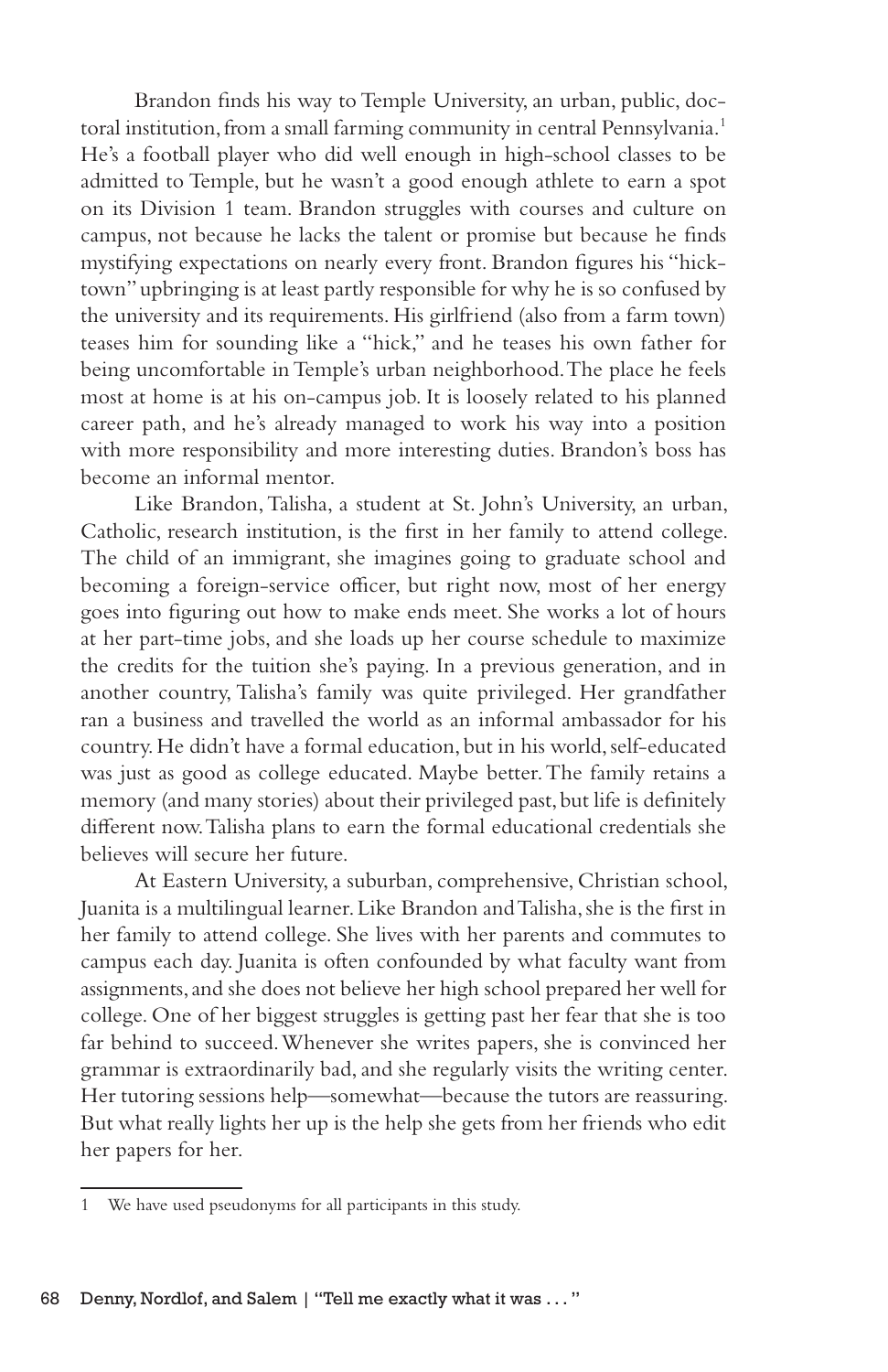Each of these students was a participant in our study of working-class students who use the writing center. They are typical of our interviewees, and they are also typical, in many ways, of the students who visit writing centers across the country. As Beth Boquet (1999) notes, writing centers are arenas in which wider institutional currents become material. In particular, writing centers are places where inequality—unequal access to educational resources—is made manifest. Students like Brandon, Talisha, and Juanita grew up in families and communities where getting a college degree was not the norm and where a college education did not seem entirely necessary. Or at least that was the case in the past, when our students' parents were coming of age. The students we interviewed felt that, anymore, college degrees have become a necessity for anyone who wants to make a decent living, and they were each trying to work toward that goal. But in many ways, working-class students' lives before college have not prepared them for what they encounter on college campuses. And—other side of the same coin—the colleges they attend are not fully prepared for them either. All colleges make implicit assumptions about students—what they need, what they want—but students like our interviewees come with a host of expectations and needs colleges have not fully anticipated.

Writing centers *should* be a godsend for students like our interviewees. The very purpose of a writing center, at least from the perspective of university administrators, is to help students who have gaps in their preparation for academic writing. Moreover, from the perspective of writing center administrators, writing centers are designed to offer "student-centered" support. We pride ourselves on meeting students where they are, without preconceived notions of where they "should" be. But our research reveals that writing centers do not function the way we imagine they do. Our interviewees had mildly positive things to say about their experiences in the writing center—the tutors they saw were generally "nice"—but, as we listened to the stories they told, the writing center came to seem like the five-dollar bill your grandmother presses into your hands at Thanksgiving. It's a caring gesture and it helps a little bit, but it isn't a game changer. So why is that? What is it that working-class students find when they use the writing center, and why doesn't the center play a larger role in their educational pathways?

# Research on Working-Class Students in U.S. Higher Education

Research in sociology, education, and other fields has demonstrated clearly that working-class students face particular challenges in higher education, challenges that call out for thoughtful and tailored responses (Hurst,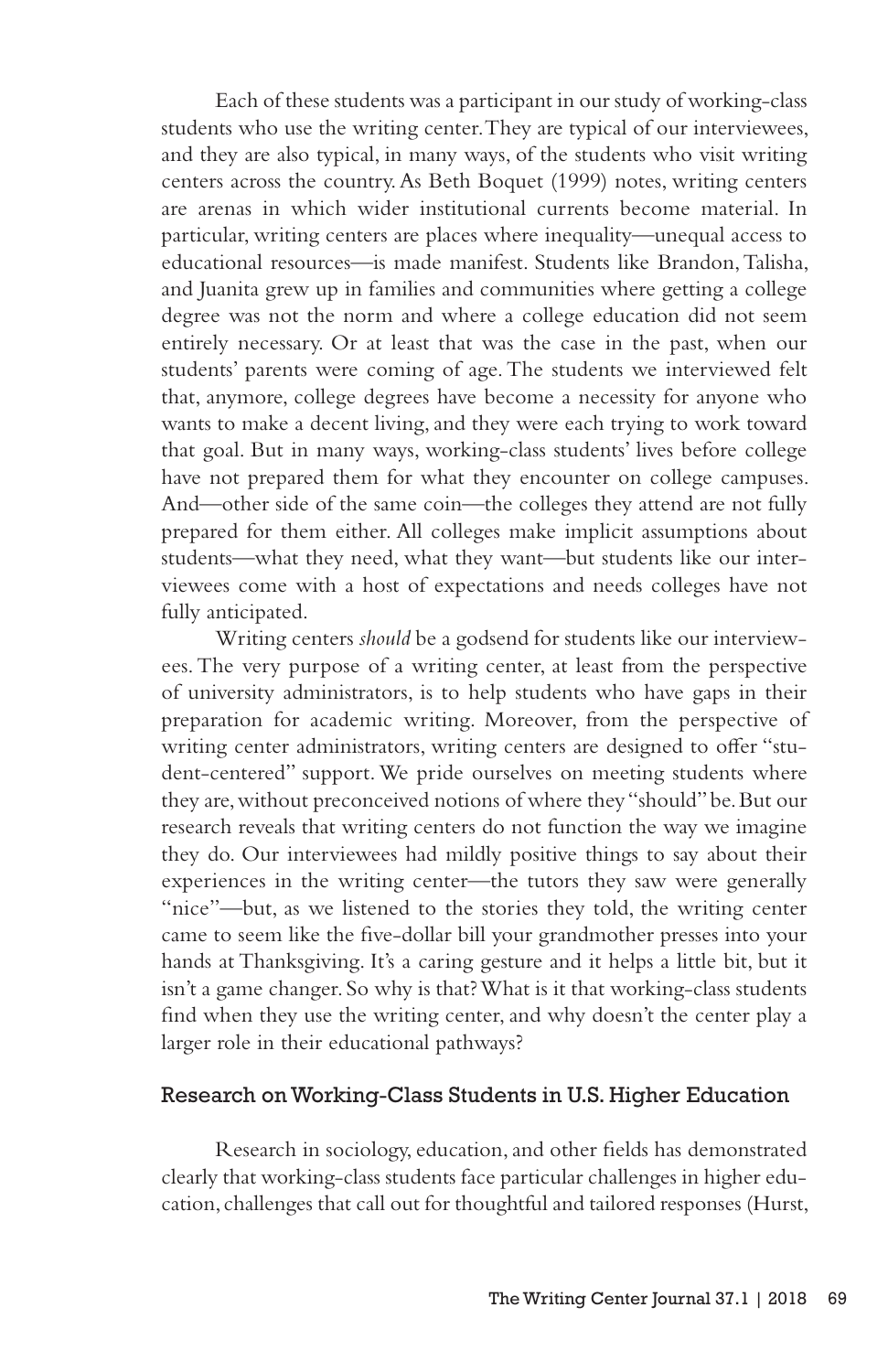2010; Lareau, 2011, 2015; Mullen, 2010; Stuber, 2011; Walpole, 2003). For one thing, research reveals that high schools—funded by local taxes—are highly stratified in terms of their resources and curricula (Kozol, 1992). Children from middle- and upper-income families are more likely to attend high schools that offer prestigious, college-preparatory curricula, as well as full access to college counselors and to the kinds of extracurricular activities (from drama clubs to SAT tutoring) that help burnish college applications. Students from lower income families are more likely to attend high schools with more basic curricula and to have only limited access to college counselors and extracurricular activities (Lareau, 2011, 2015). The resources gap continues in college, where middle- and upper-income students can draw on resources from their families that allow them to live on campus, take nonpaying internships, study abroad, and so forth. For many working-class students, meanwhile, living in student housing is out of reach financially, and holding down a paying job is the top priority (Stuber, 2011).

All these economic disparities impede working-class students' academic progress, but they are really just the tip of the iceberg. When working-class students come to universities, they also find themselves immersed in a cultural environment markedly different from what they experienced growing up, one whose unstated rules are difficult to discern and follow. In the language of Pierre Bourdieu (1977, 1984, 1991), they come to college with a "cultural capital" that is mismatched to the middle-class, professional world of higher education. Cultural capital is a loose collection of knowledge, experiences, and preferences that shape our interactions with people and that signal where we are positioned in social class hierarchies. Sometimes it is easy to spot cultural capital at work: describing one's posh vacation in the Maldives is easy to recognize as a class signal. But most of the time, cultural capital functions more stealthily because it is embedded in neutral-seeming ideas about what is "appropriate" and "normal." It registers in such things as how we speak with professors and other authority figures, how we express grievances and complaints, what we assume we are entitled to or not entitled to, what we think is funny, and so forth.

Being with people who share our cultural capital is comfortable because we instinctively get what is going on, and broadly speaking, this is what middle-class students are likely to experience in college. Middle-class students have grown up interacting with educated middle-class professionals at home, and they can draw on this experience and a bank of shared expectations when they interact with professors and administrators on college campuses. For working-class students, by contrast, going to college means entering an environment distinctly at odds with their prior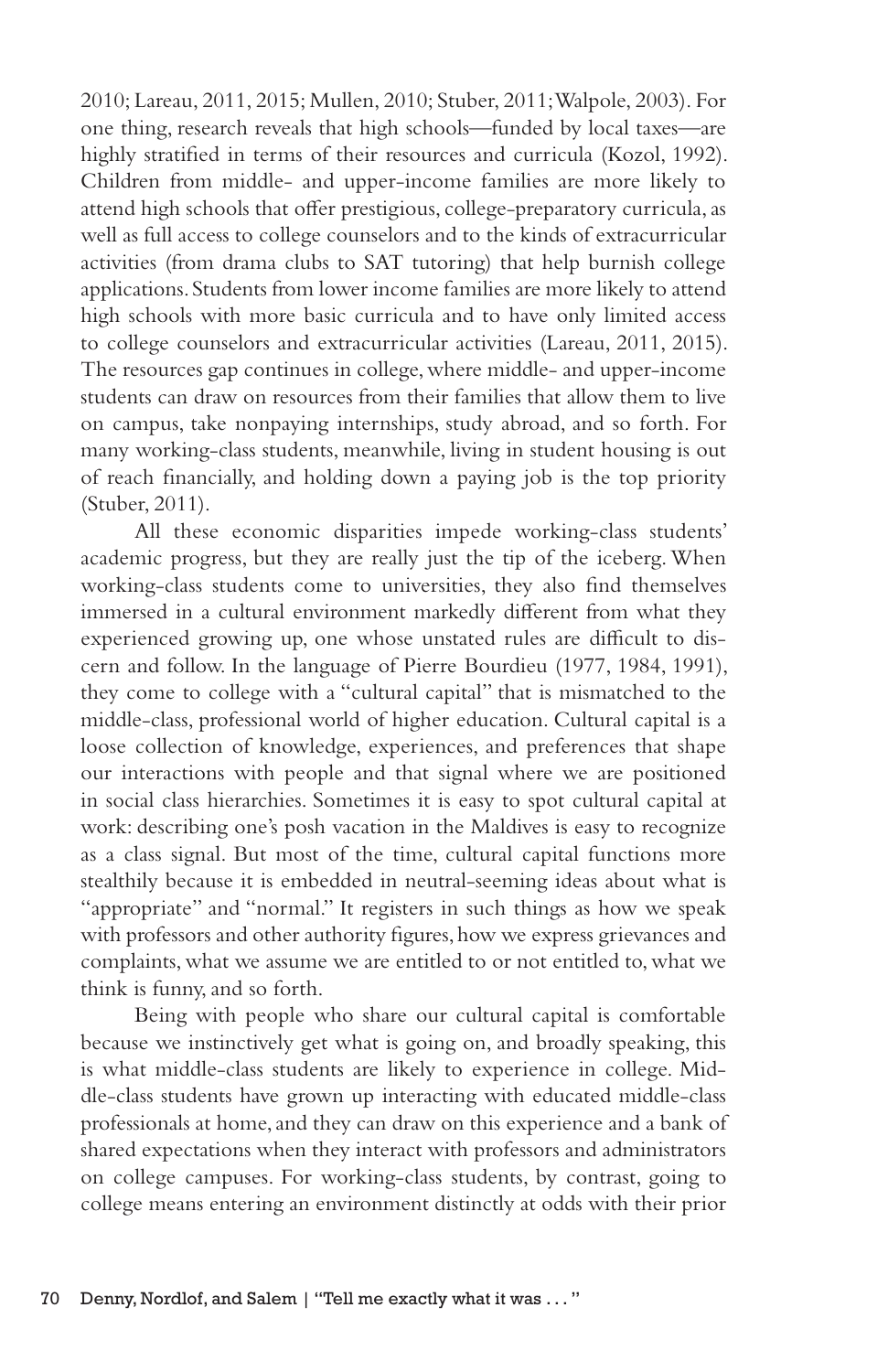experiences and in which their instincts about what is a "good move" to make in a particular situation, about what to expect of their relationships and what others expect of them, are often "wrong."

Working-class students, of course, can and do adapt to the new cultural environment of college; over time, they acquire middle-class cultural capital. But as Allison Hurst (2010) has argued, even when they adapt, working-class students then face another challenge. Having acquired this cultural capital changes their own views of the world and others' views of them. As a result, working-class students risk being effectively dislocated from their families and communities. Donna LeCourt and Anna Rita Napoleone (2006, 2011) argue that working-class students are pressured to surrender their identities in exchange for material success and security, and Irvin Peckham (2010) connects this specifically to writing, noting that working-class students are pushed to assimilate to middle-class discourse in the name of achieving academic tone. To get a sense of the tension this pressure creates, consider that for middle-class students, getting college degrees and professional jobs just makes them more like their parents and most of the other adults they've been in contact with their whole lives. For working-class students, the opposite is true. The more "success" they achieve, the greater the symbolic and material separation between them and their families and home communities.

Cultural capital is a thick and useful concept in the research literature on educational inequality, and it became an important theoretical framework for our research. We sensed the specter of mismatched cultural capital in every interview we conducted. It helps explain many of the stories our interviewees told us, from Brandon's description of himself as a "hick" to Juanita's grammar fears. It also shaped how our interviewees experienced the writing center. For working-class students, writing centers evoke the feelings of dislocation and discomfort that come from mismatched implicit assumptions: we are not what they expect us to be, and we do not do what they expect us to do.

#### Everywhere and Nowhere

As we worked to contextualize our project in the history of writing center scholarship, we encountered something of a paradox: working-class students are everywhere and nowhere. On the one hand, our review of *The Writing Center Journal* archives uncovered not a single article devoted to working-class students (or to socioeconomic status in general) since the journal began in 1980. Looking beyond *The Writing Center Journal*, we found that social class registers in scholarship about writing centers, but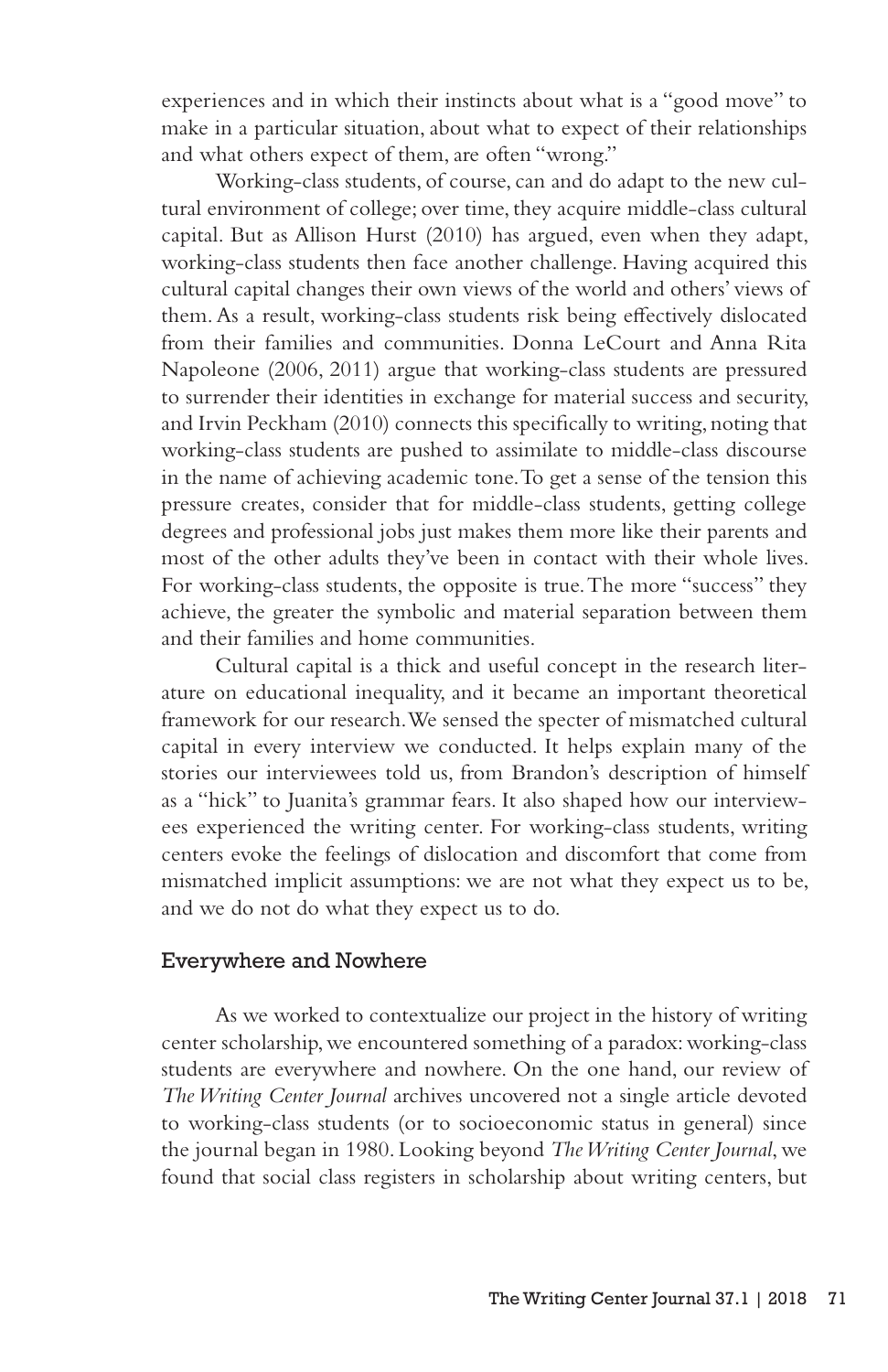just barely.2 Yet a review of writing center histories suggests working-class students were the very reason the current writing center movement was launched in the first place. Histories by Beth Boquet (1999), Peter Carino (1996), and Neal Lerner (2003) connect the growth of writing centers in the 1980s to the increase in working-class students enrolling in higher education in the decade immediately prior. In this sense, the writing center movement—our writing centers, *The Writing Center Journal*, IWCA, WCenter, all of it—owes its existence to working-class students' decisions to attend college.

This paradox is not an accident. Acknowledging a connection between working-class students and writing centers was troubling for the nascent writing center movement because it seemed to connect writing centers to remediation. Thus, the writing center scholarship from those years didn't just avoid talking about working-class students. It actively denied any special connection between writing centers and "poor" (in both senses) students. That scholarship was intent on creating arguments for writing centers (and writing center pedagogies) not connected to remedial students. These arguments are largely premised on a claim of neutrality: writing centers aren't (or shouldn't be) *for* any particular group of students. Instead, they are (or should be) addressed to "universal" writerly concerns. It's no surprise, then, that the two most powerful ideas that emerged from this literature are both connected with the word *all*: writing centers are open to *all* students, and we make the students do *all* the work. The former signals that the writing center has addressed itself to majority/mainstream students; the latter signals that the pedagogies used in the writing center will call on knowledge students are supposed to already have (and will not bend if they don't have it.) Taken together, these *all* statements were meant to define the writing center as an academically respectable space, one that isn't "marginal" to the university's mission.

The goal of these efforts was probably largely—maybe entirely? self-interested. Rejecting the remedial label and rejecting associations

<sup>2</sup> For example, a working-class student is profiled in Nancy Grimm's (1999) *Good Intentions*, although the book is not principally about working-class students. Note, however, that writing center scholarship—especially where it intersects with critical race theory and new literacy studies—does develop ideas that are useful in theorizing the role of socioeconomic status in the writing center. In particular, the ideas of multiple literacies, literacy codes and code switching, discourse communities, and communities of practice broadly informed our thinking about class in/and the writing center. Finally, note that class is an explicit topic of analysis in the broader field of composition studies, where we found journal articles and book-length studies addressing working-class students' experiences with classroom-based writing instruction (e.g., Durst, 1999; Peckham, 2010).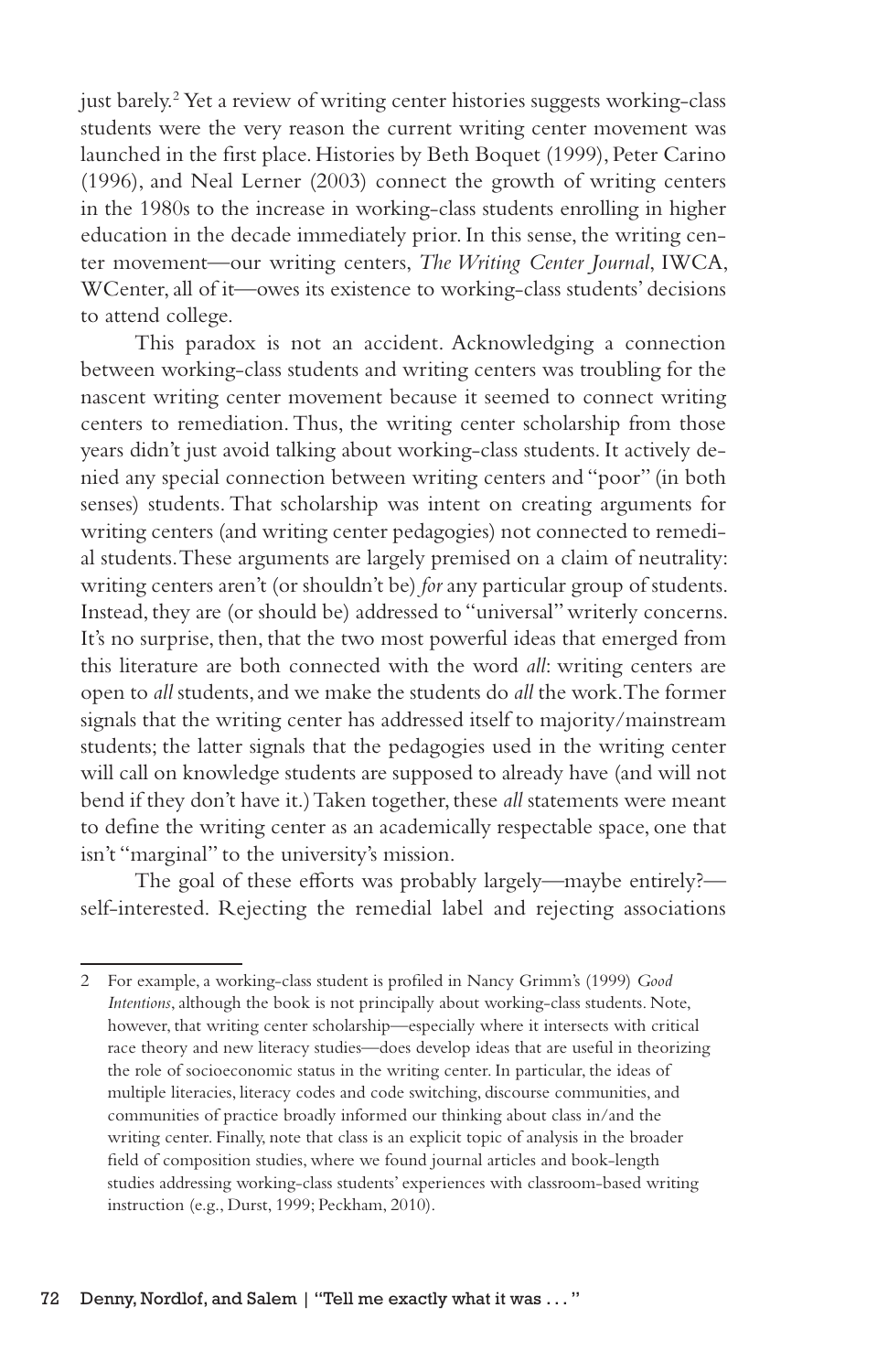with low-prestige students was about trying to build the status of writing centers and their directors. But all along, that self-interested agenda has been entangled with and masked by language about serving students. Indeed, the principal justification for nonremedial writing centers and for allegedly nonremedial writing center pedagogies is that they are *better for students*. A nonremedial writing center is better for students because it protects them from stigma; common writing center pedagogies (nondirectiveness, preference for higher order concerns, etc.) are better for students because they focus on the student as a writer rather than just on a particular paper. This "better-for-students" argument is self-reinforcing. It's a moral argument—who would want to do something that would harm students?—so it has served as a powerful bulwark against change.

We have a long history of teaching ourselves to speak the language of universality and neutrality and of evading associations with nonmajority students. This means we are well trained to *not* hear what students like Brandon, Talisha, and Juanita are saying to us and to avoid changing our practices in response to their needs. If a student comes to the writing center saying they want us to "proofread" their paper, we are thoroughly versed in the methods of not hearing that request. We think to ourselves, "That's not really what you want" or "It's better if I don't give you that." Insisting on a neutral stance effectively reenacts the marginalization of the very students to whom we owe our existence.

# Methods

The data for our research are drawn from a set of 16 interviews we conducted with students from our three institutions: St. John's University, Temple University, and Eastern University.<sup>3</sup> Each interview lasted around 60 minutes, and the questions followed a common script. Using open-ended questions, we asked students to tell us about their families and where they grew up; about their decision to attend the university; about their experiences with college writing assignments; and about their experiences in the writing center (see Appendix A for the full interview protocol). The interviews were audio recorded and transcribed, and we later coded the transcripts as described below.

A good deal of diversity is built into our dataset. To begin with, the three institutions from which we drew participants are diverse. St John's

<sup>3</sup> We applied for and received IRB approval at St. John's University (#0514162) and Temple University (#22484). At Eastern University, approval was granted on the basis of the St. John's University IRB review. Harry was the writing center director at St. John's University during the IRB approval process and interview process.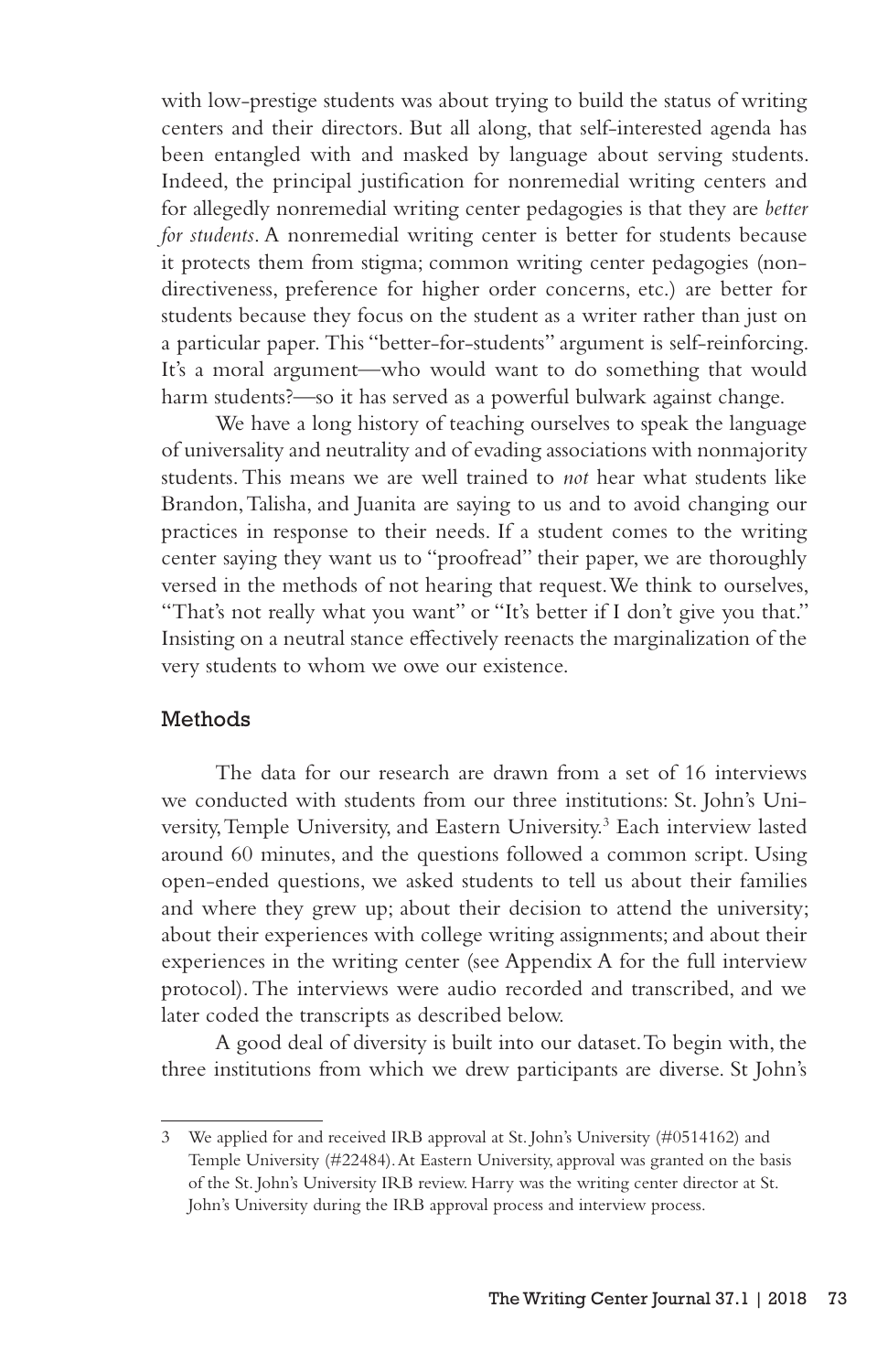is a large, urban, Catholic institution; Temple is a very large urban public research university; and Eastern is a small, private Christian university. Moreover, the writing centers at these institutions are also different in size and organization. Finally, the students we interviewed were themselves diverse. All were working class, and all were writing center users. But beyond that, they included men and women of varied ages and racial/ethnic/linguistic backgrounds, they were at different educational levels, and they were pursuing a diverse array of academic programs (see Appendix B for a summary of the characteristics of the participants involved in this research).

The term *working class* is at the heart of our project, so defining that term was an important methodological concern. In the published research, there is no single consistent definition of the term. Instead, class is usually defined by the following variables, either singularly or in combination: income, type of profession, level of education, and assets. So, for example, an individual with an income below a certain level, who works in a nonmanagerial job, who does not complete college, and who does not own a home, would usually be considered working class. But there is considerable complexity in this equation, and the line between working class and middle class is blurry and dynamic. If someone grew up in a household that met the definition of working class, but then that person went on to earn a college degree and get a high-paying professional job, does that person still "count" as working class? If not, when did the change occur? Does it matter what they consider their class identity to be? The students who participated in our research project were all in this liminal space in terms of their class identities. All were the first in their families to attend college, and all were forging paths toward the middle class; but as young adults, all were deeply identified with the class identities of the families and communities of their childhood.

In the end, we defined class according to three variables: parental income, parental education, and parental occupation. This operational definition complements wider use of class in composition studies, in which class represents not just material conditions (e.g., income, property) but a whole set of lived experiences, discursive practices, and performativity that often intersects with race in the United States (LeCourt, 2004; Lindquist, 2002; Peckham, 2010; Rodriguez, 2003; Rose, 2005; Shor, 1992; Young, 2007). Our interviewees were all students whose parents did not earn college degrees, whose parents worked in non-professional jobs, and whose annual family income was below the median for their region. We chose this definition for several reasons. First, it matched the definition used in most of the educational research we reviewed, and this gave us more confidence that we could apply the insights from that research to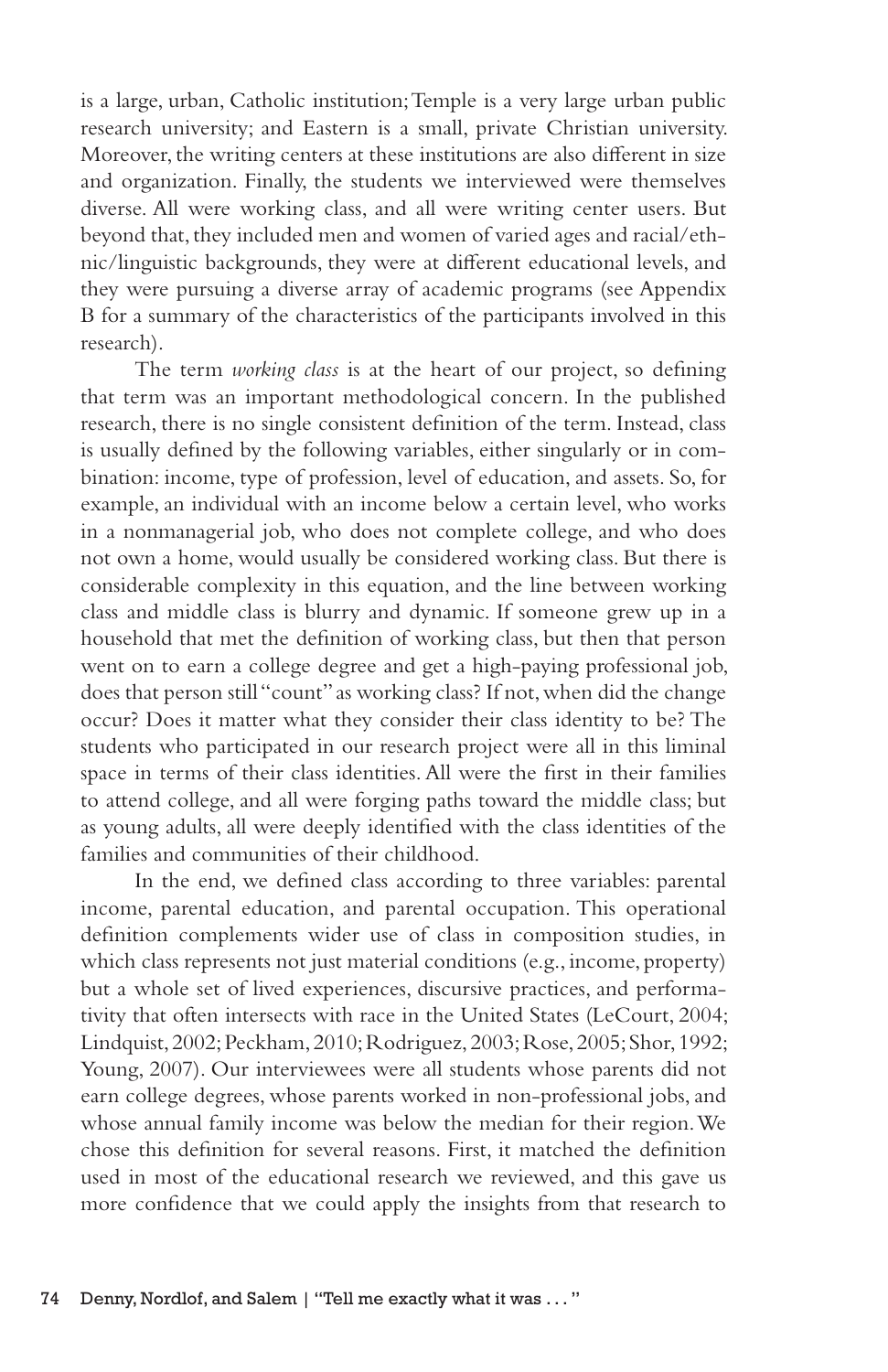our work. Second, including parents' income in our definition also allowed us to capture the educational effects of family financial resources. Parental earnings shape the neighborhoods students grow up in, as well as the neighborhood schools they attend. It also shapes the resources students have access to once they are in college, especially whether and how much they need to work while going to school. And finally, including parental education as a variable allowed us to explore the effect of cultural capital.<sup>4</sup>

Per our IRB proposals, we offered participants a small gift for participating in the interviews. (At St. John's University and Eastern University, they received \$10 gift cards to Starbucks; at Temple University, they received \$10 in Diamond Dollars, its on-campus currency.)<sup>5</sup> Students were offered the gift before the interview began, and as part of the informed consent process, they were told the gift was theirs to keep, even if they decided to withdraw from the interview or cut it short. Ultimately, no students withdrew from the interviews at any point, and none refused to answer questions.

<sup>4</sup> Recruiting participants who met this definition was its own challenge, and the process worked somewhat differently at each of our institutions. We each began by generating lists of students who had used our writing centers in the previous three years, but from there, the process diverged. At Temple University, Lori was able to draw on institutional data for parents' income and educational attainment, so it was relatively easy to generate a list of all of the writing center users who matched two of our three criteria. In the interviews, she asked students about their parents' occupations, and based on that she was able to determine whether they met our full definition of working class. At St. John's University and Eastern University, Harry and John did not have direct access to institutional data about any of our variables, but they did have access to data about students' parents' home zip codes. Armed with that information, they turned to the U.S. Census Bureau's database of zip codes and filtered out a list of students from zip codes where the average household incomes were at or below our target. That process yielded a list of students who were *likely* to match our criteria, and Harry and John used the list to invite students for interviews. At the beginning of each interview, they asked follow-up questions about the parents' jobs, income, and educational attainment, and based on that information, they were able to determine which interviewees met our criteria. As it happened, some of the students who came for interviews did not meet our definition of working class. In those cases, Harry and John completed the interview as planned, but we did not include data from those interviews in this analysis.

<sup>5</sup> The amount of the gift is meant to be enough that it might entice a potential interviewee to consider participating but not so much that it coerces them into sharing information they wouldn't otherwise want to share. The cost of the gifts (as well as some of the transcriptions) was covered by an IWCA research grant. We are grateful for that support.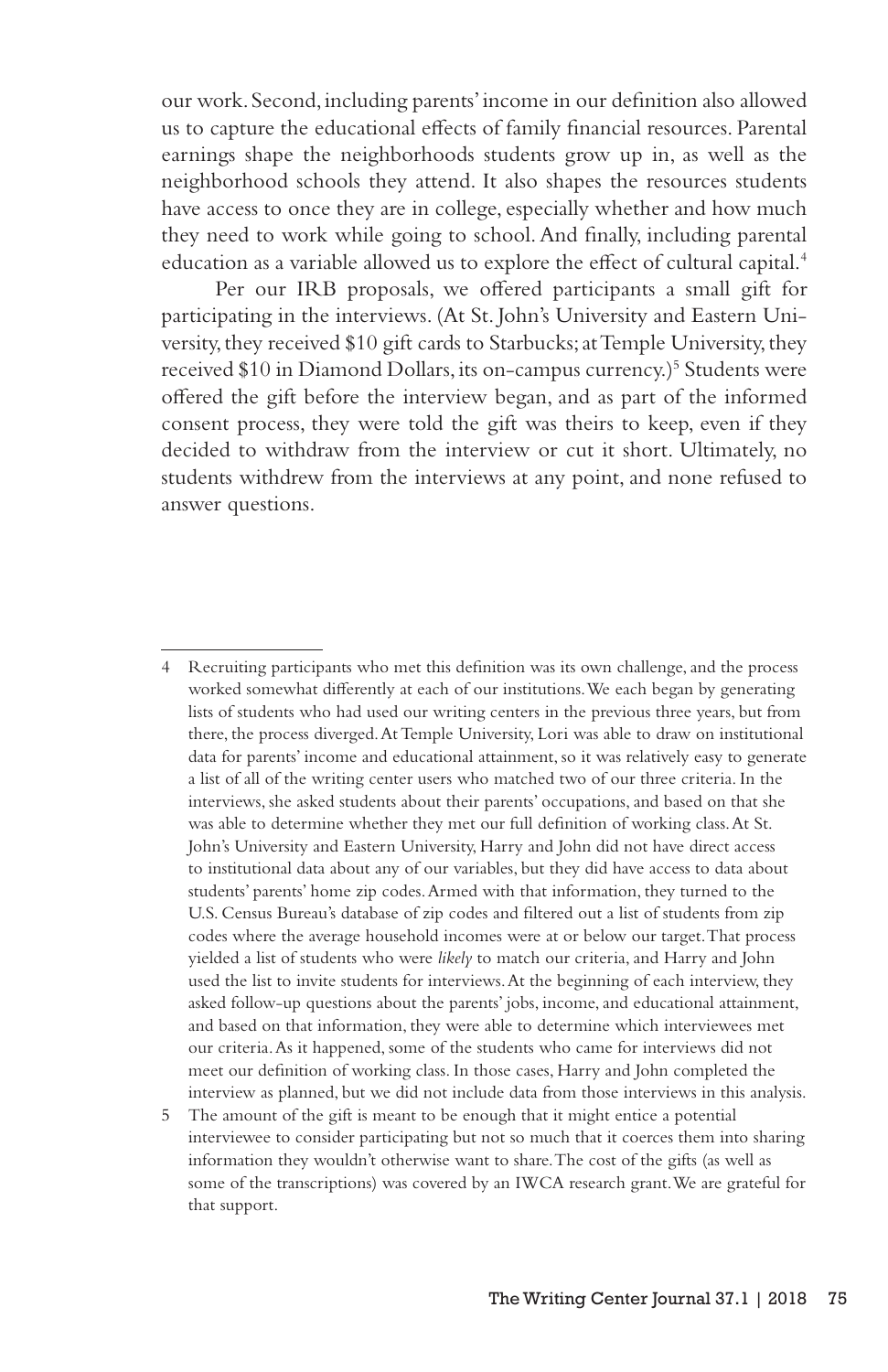### Coding Processes

The coding process was extensive and time consuming, and we did most of it in online meetings using Skype and Webex. We began by using "open coding," which is a way of identifying, naming, and categorizing the information collected in qualitative research (Creswell, 2014, pp. 194–204). Here's what that looked like for our project: Starting with one transcript, we discussed each conversational turn, reflecting on what the interviewee was saying (and not saying) and trying to articulate the underlying logic of the communication. We then repeated that process with the second transcript, but this time, we also took note of phrases, ideas, images, and "logics" that seemed similar across the two interviews. We treated those points of similarity as preliminary codes, and we began keeping a list of them. We continued on in this way until we had reviewed approximately half the interviews. By that point, we had generated a list of around 40 codes that seemed significant and that were found in multiple interviews. We created a chart that grouped those codes together under several thematic headings.

At that point, we began reading and coding the transcripts separately, with each of us individually adding codes to each transcript. We then met to compare our codes and to discuss any places our codes differed. We revised the provisional code list and clarified the larger thematic headings several times to reflect the new understandings that were emerging. In the end, we had identified several overarching themes that appeared in all the interviews, as well as three critical tensions that speak to uneasy spots where the common practices of writing centers—however sensible and progressive they seem to us—are poorly aligned with working-class students' needs and expectations.

### Findings

### **Critical Tension #1: "I'm not used to writing his way"**

When we listened to our interviewees talk about writing, we were struck by a major mismatched idea about writing that came up in every interview. Initially, we noticed our interviewees spent a lot of time trying to parse "what the professor wants" in terms of writing. But eventually we realized it was not any one of their professors they were concerned about. Instead, it was what "college" wants in terms of writing. Our students believed there was a clear set of expectations for college writing in the form of an essay "structure" that should be used for all college writing assignments.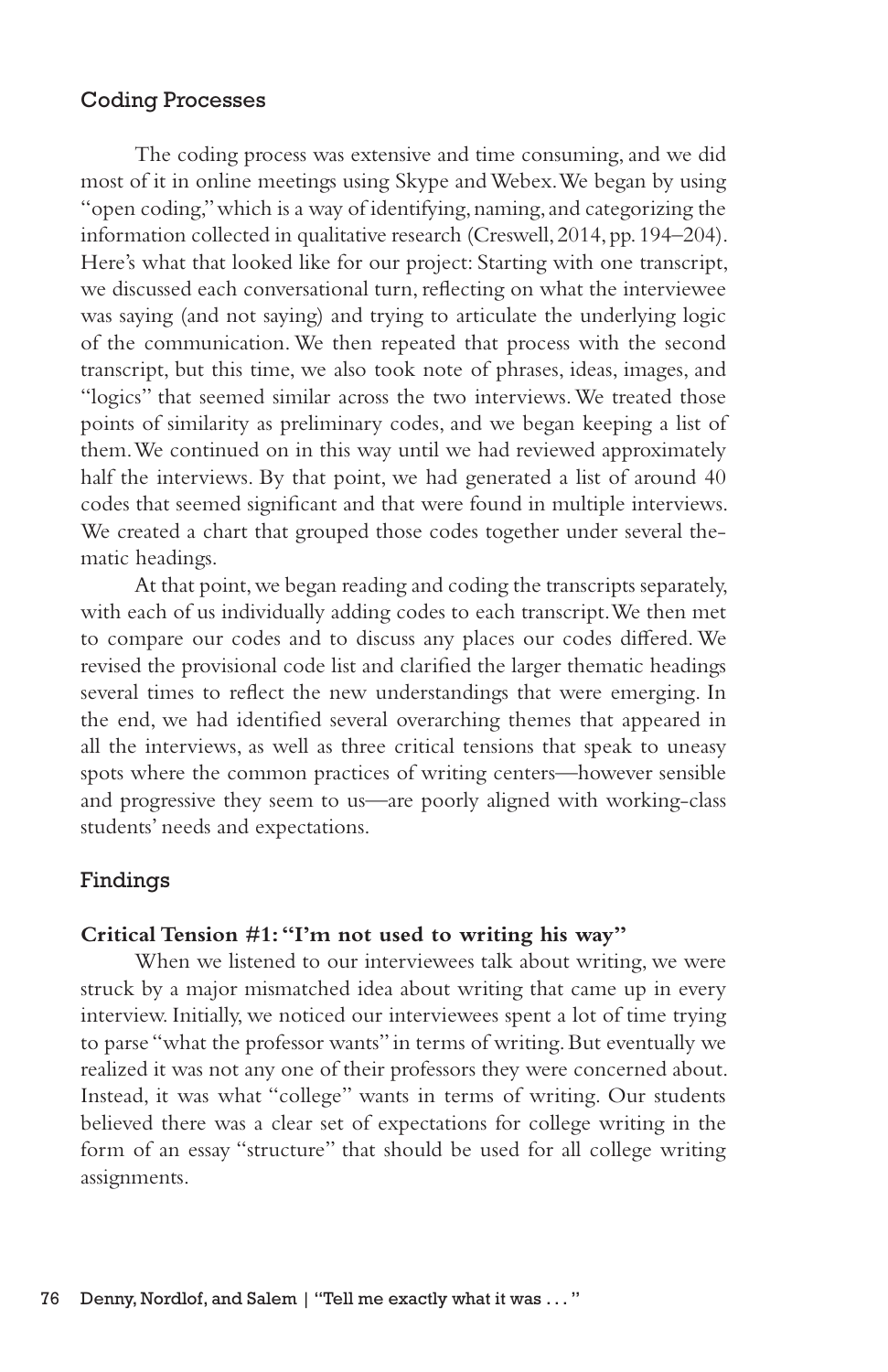Of course, this is not true. The expectations for college writing are not unified, and there is no single, correct structure for college writing. But our interviewees' belief in the structure was unshakable, and they described their determined efforts to learn it. They met with professors and tutors, and they scrutinized the comments they got on their essays, but none of this work yielded the clarity they were looking for. What made this especially frustrating was that they believed the professors and tutors knew what the structure was but simply wouldn't or couldn't explain it to them, perhaps because the expected structure was supposed to have been learned in high school. To our interviewees, this withholding felt unfair, like a game that was rigged against them. This is Latisha reflecting on her experiences:

Some professors, they're willing to cater to students who don't really know what they expect them to know . . . but others feel like, oh, you should just know this from high school. But my high school was different, so what can I do about that?

Of course, many college students, including many privileged students, struggle with understanding the expectations of college writing, which after all are complex and context dependent. But that struggle meant something different for our interviewees because of how it intersected with their experiences before college. Most of the students we interviewed were the most educationally successful members of their families and their high schools. They were recognized by parents and teachers as "the smart one," or, as Sherrod put it, "the family helpdesk." They were the people everyone expected to succeed and everyone turned to for answers. Yet when they came to the university, being the "the smart one" was suddenly no longer an identity they could lay claim to.

Most were not entirely surprised by this turn of events. Indeed, our students were fully aware of the stratification of the education system (although they wouldn't have used that word), and they were well aware their high schools offered a "poor" education. George described his high school as "chaos," saying, "They never really prepared us for college. . . They just followed a curriculum and they taught, taught, taught, but they didn't mold us or sculpt us to be students." In Latisha's vocational high school, the curriculum was "just preparing you to get a job" in a trade like cosmetology or culinary arts. When Latisha announced she wanted to apply to four-year colleges, the school counselors told her, "You're not going to get in."

In a sense, our interviewees came to the university with a powerful orientation toward "imposter syndrome." They had earned As in their high-school classes, but since they didn't believe those classes were as rigorous or academic as the classes in more privileged "college-prep"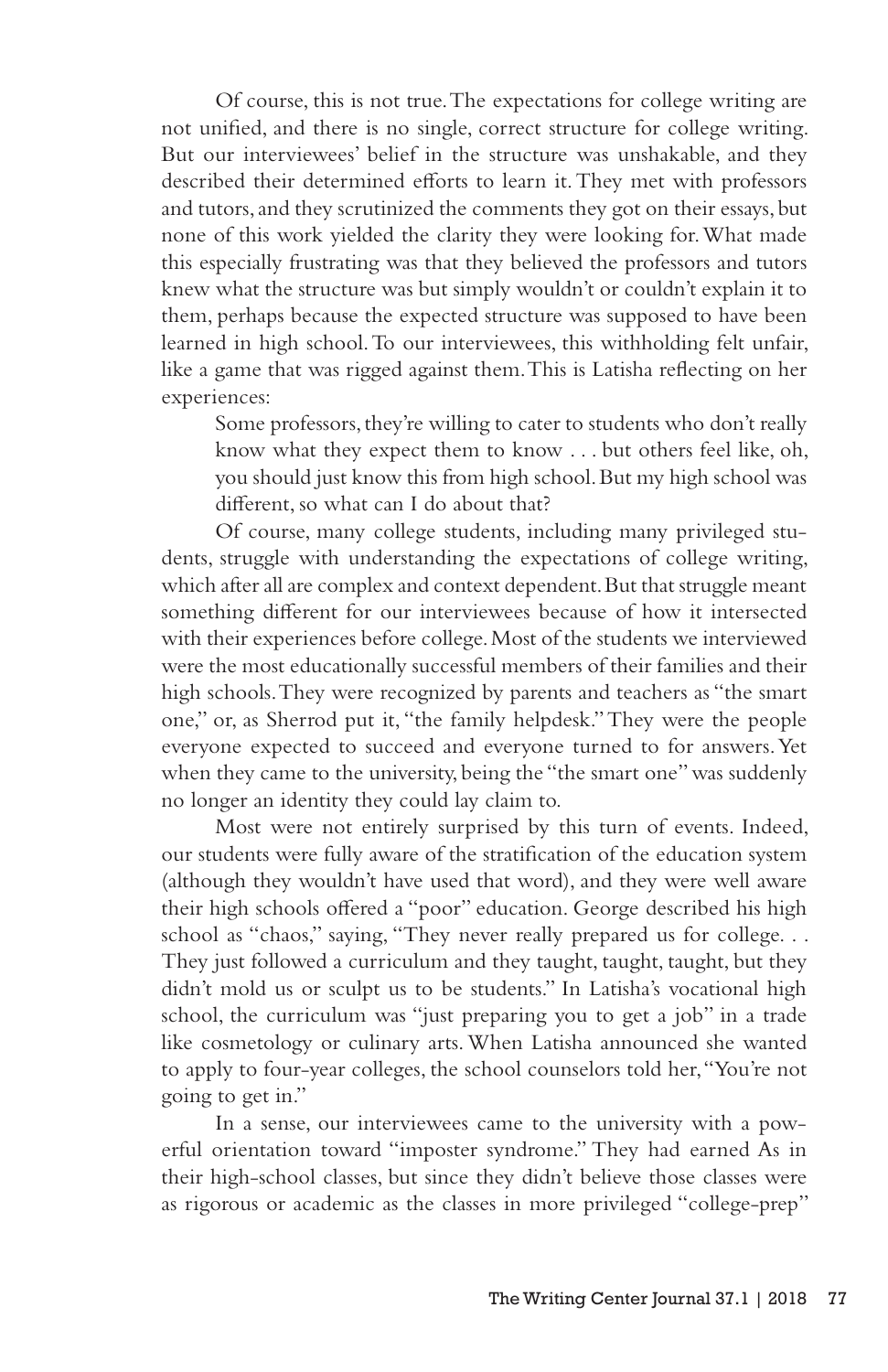high schools, their achievements felt fake. They suspected their academic preparation was deficient, and they were anticipating and bracing for the moment when those deficiencies would be revealed. For Latisha that happened in a journalism class:

At my high school, I was like a straight A student. And I was like, I don't know how that's going to go in college. And like in my journalism course we got our first paper back and I had like a C, and it was the worst feeling ever. You know, I was like oh, no. This is going to be horrible.

Here is Sandra:

[In high school] I felt like a minimum of work would really get me through and then—I mean I was like getting As. I was really high in my class. And when I got here I was like "Wait, maybe I'm not as smart as I seem." I obviously felt like . . . in a way I guess I felt like my high school let me down because they didn't prepare me for this.

We heard these stories about trying to learn the "structure" of college writing as stories about mismatched cultural capital. What our students really wanted was to "get" college writing in a fundamental sense—to learn its unstated assumptions and understand what college writers are supposed to be striving for—in order to erase what they perceived as a deficit in their high-school curricula. They assumed this structure would be something tangible—Sherrod compared it to an online car-repair manual—so that is what they looked for. Small wonder then that they didn't find satisfactory answers in the professor's written feedback on their papers nor in their meetings with professors to discuss the assignments. This is Juanita, describing her experiences with one professor:

Because for me [the professor's] comments weren't completely . . . "This is what's wrong." It was more like comments. It wasn't like "This is why it's wrong." It wasn't like that. And for me, I need to know why it's wrong and how to fix it. So I think that was, for me, difficult. And I did go to his office many times, but . . . the answers I got weren't—like in the moment they were like "Okay, I understand, thank you." But afterward I'm like "I don't understand it. Why is it wrong? How can I make it better?" That's what I didn't know how to make it better. I'm not used to writing in his way. So like another structure that's new . . . it was a little bit difficult for me.

We would like to be able to report that our interviewees had better success in writing centers, but for the most part, this was not the case. Several of our interviewees described how they came to the writing center because they couldn't get clarity from their professors. Sandra told of her frustration with a particular course in which her peers were getting better grades, and she could not see why their work was better. She came to the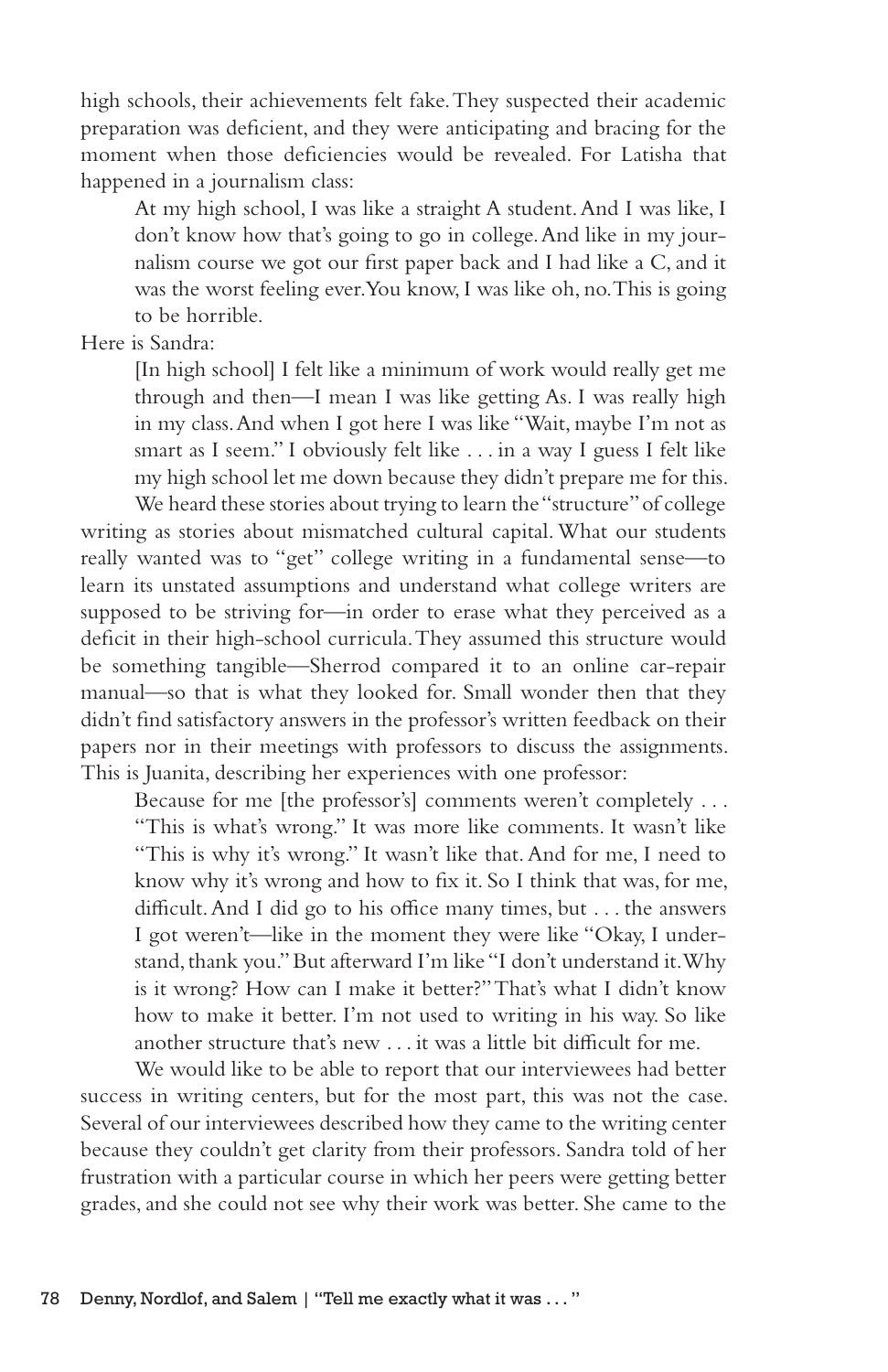writing center because she "wanted [the tutor] to tell [her] exactly what it was that [she] was doing that was so bad." The tutor was not able to resolve the confusion.<sup>6</sup> Other interviewees hoped tutors would be able to give them a clear idea about what kind of text they were supposed to produce—a target to shoot for or some guidance about what they should cover or not cover in their essays. But instead they had encounters that were confusingly unhelpful and in which their direct questions were met with muddled responses. This is Darlene:

I basically asked [the tutor] for structure . . . like how should I structure my paper so I have enough to write about to fill out 20 pages. And it was a little bit of "Oh, well, what can you think of?" And they were really pushing me to think about what I should write about and I'm like "Well, that's why I came here! So maybe you can like guide me further. And give me a little hints or clues about what I can write."

We imagine Darlene's tutor was hesitant about offering direct guidance because she was not familiar with the course or the content Darlene was writing about. We are used to seeing this as a normal scenario. Tutors don't necessarily have knowledge of the content, readings, disciplines, or genres the student is working with nor of the idiosyncratic preferences of an instructor because we assume the student writer will bring that knowledge to the session. But what seems "normal" and logical to us seemed risky and problematic to our interviewees. Conventional pedagogy insists they bring their own knowledge to the table at a point at which they consider their own knowledge to be "fake." For students like Darlene, that approach is tantamount to insisting her ignorance must be exposed before she can get any help.

Our interviewees consider generalist tutors to be a distinct weakness of the writing center. They had no doubt the center would be more effective if the tutors "knew what the professor wanted," or at least knew particular subject areas. Our reliance on generalist tutors also led our interviewees to interpret the writing center as a space for grammar correction. Here is how Juanita explained it:

For example, the psychology paper . . . most of the [writing tutors] I had weren't psychology majors, so . . . they didn't know the professor. Like they didn't take the classes, per se. So it wasn't like they knew how to help me in some way. But they knew how to fix the

<sup>6</sup> This might or might not have something to do with our tutors' class identities and consciousness. Our research design did not allow us to explore the effect of influence of tutors' class backgrounds on writing center sessions, but we think that would be a fruitful topic for future research.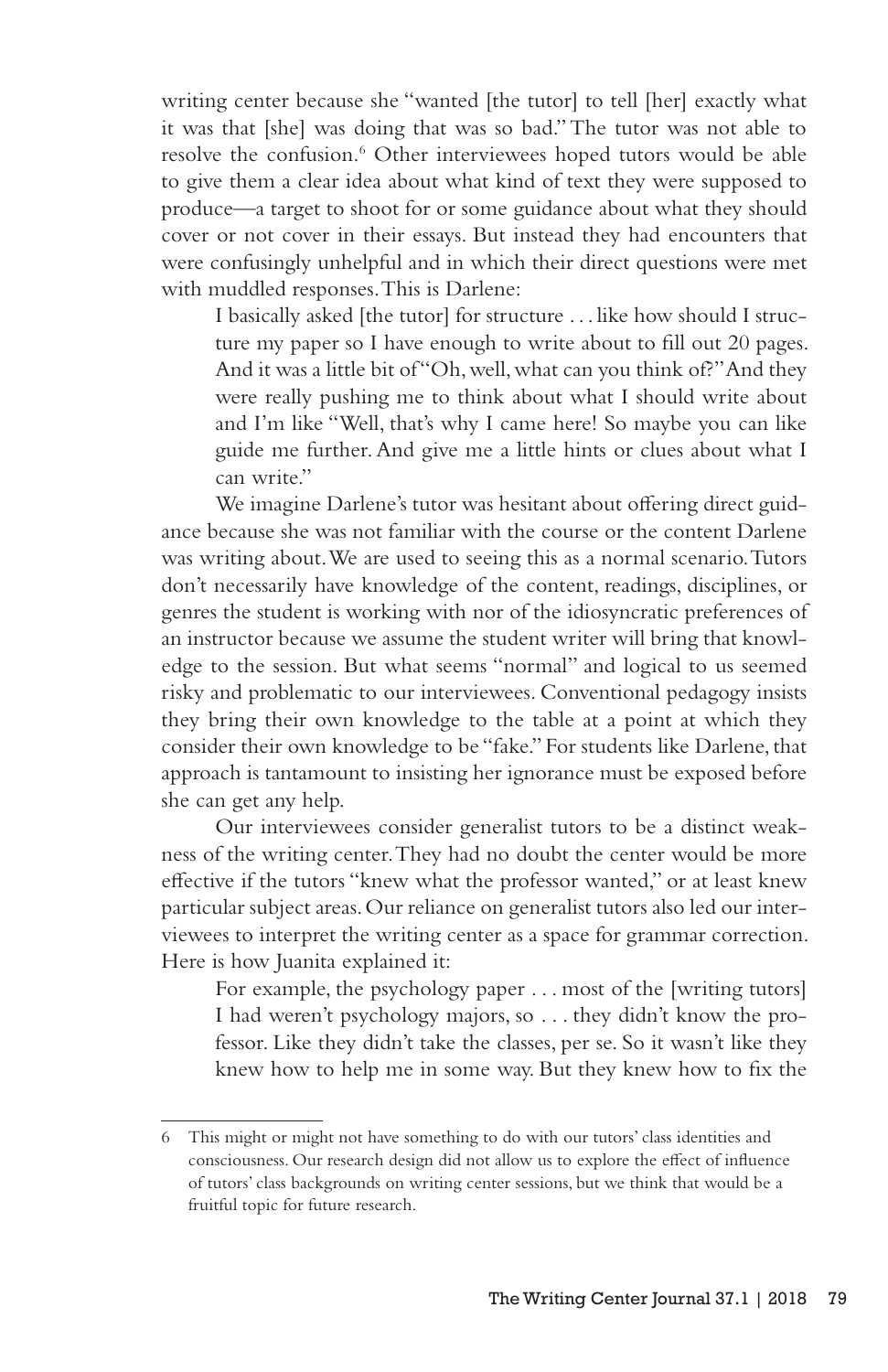grammar and things like that.

As we will explain in the next section, seeing the writing center as a grammar-correction space was not a bad thing for our interviewees. In fact, quite the opposite. But what is important to note here is that our mismatched ideas about writing and expertise led students to interpret our role in ways that directly contrast with our intentions.

Our interviewees described some highly satisfying experiences with writing instruction, but these mostly occurred separate from either their instructors or the writing center. For example, here is Sandra talking about an in-class peer-review exercise:

It was helpful. The person wasn't like just being nice. He was like, "Seriously, this is a problem. You have to fix this." So key! And he said that if I needed to come back to him that he gave me his information if I needed to have him read another edition of it.

And here is Latisha talking about the process of getting writing help from a friend:

It was very fun! She just took [my paper]. And she's like, "Don't talk to me. Let me just edit everything." So she edit, edit, edit. And I was like, "Great, thank you."

Whatever one might think of these interactions from a pedagogical perspective, what we heard in them was our interviewees' delight and relief at encountering someone who would lean in and help them. Our interviewees longed for a person who would fully engage with them and who would work with them all the way through their writing processes. They wanted help that was both generous and tangible, and they wanted to learn from an expert who could guide them confidently.

### **Critical Tension #2: "Relax. You're fine. It's not even that bad."**

Most of our interviewees believed their own grammar was bad—in fact, not just bad but truly awful—and getting help with grammar was an important concern for them. Our interviewees used the term *grammar* in a nontechnical sense to mean anything that can happen at the sentence level, from subject-verb agreement to wordiness to word choice. We follow their sense of the term here. In the interviews, they described their efforts to fix their grammar problems. It seemed clear to us that their concerns about grammar were driven in part by their intersectional identities. Most of our interviewees were people of color, and many grew up in homes where languages other than English predominated. Isabella connected her "bad grammar" with the fact that she bounced between Spanish-language instruction in Puerto Rico and English-language instruction in the United. States throughout her primary and secondary schooling. Tuyen voiced fears of being "looked down on" for her grammar. She imagined peers in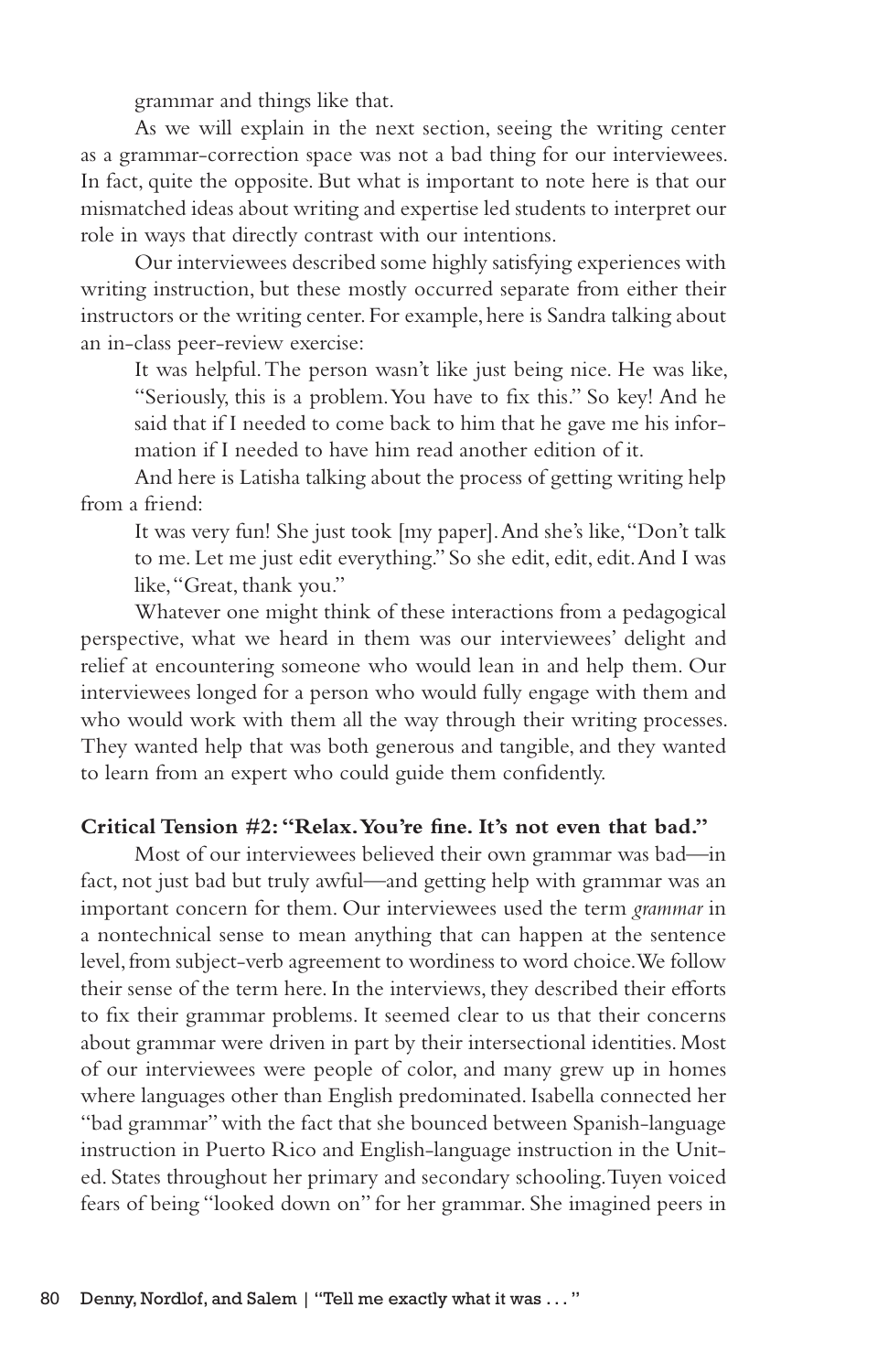a peer-review session who would look at her writing and think, "How do you come up with this grammar?" These stories were tinged with awareness that grammar speaks about identity and educational background.

It also seemed clear to us that our interviewees' fears about grammar were connected with the imposter syndrome. They believed writing sentences that "sounded right" was an essential requirement for being accepted at the university, so their own poor sentences loomed as a fatal flaw—definitive evidence they really didn't belong at the university. Not surprisingly, they were intensely anxious about revealing just how poor their grammar was, particularly when they first arrived at the university. George said,

When I was a freshman, I was embarrassed of my work, I was so embarrassed, you know. Oh, is this person going to think that I'm stupid? That's the first thing that went through my mind.

Talking about his plans for the future, George articulated the bigger consequences he feared would be attached to poor grammar:

My big dream is to be a sports agent . . . but my problem is I'm not strong at writing so I wouldn't be able to . . . write any deals. So there was like a barrier almost where if I don't learn how to write, I have no point of even trying. . . . So, I would like to have this one key thing that I really need.

As we noted earlier, our interviewees believed writing center tutors had the expertise to help them with grammar, so many of them went to the writing center for help with grammar. For the most part, these grammar sessions seemed to have helped. Isabella described how the tutors helped her "put everything in a way that was understandable." George talked about how the tutors helped him "catch everything" that was wrong. But it was Latisha's lengthy descriptions of her struggles with grammar that really helped us understand the dynamic at work in these tutoring sessions. We asked her to tell us about a "satisfying" experience she had with writing, and this is the story she told:

I don't remember the assignment but I was like really freaking out over it, and I just felt like my grammar was like really bad. And the Writing Assistant, it took us like ten minutes to read my paper, and it was like three pages long. And he was like "Nothing's wrong. Like your grammar is fine. Great organization. Relax. You're fine. It's not even that bad."

If we take this description at face value, then Latisha's three-page paper did not actually change very much in this tutoring session. So what made this such a satisfying experience? We believe it was because Latisha's tutor drew on his own knowledge and expertise to make a clear evaluative statement about her paper. In so doing, he directly answered the real, but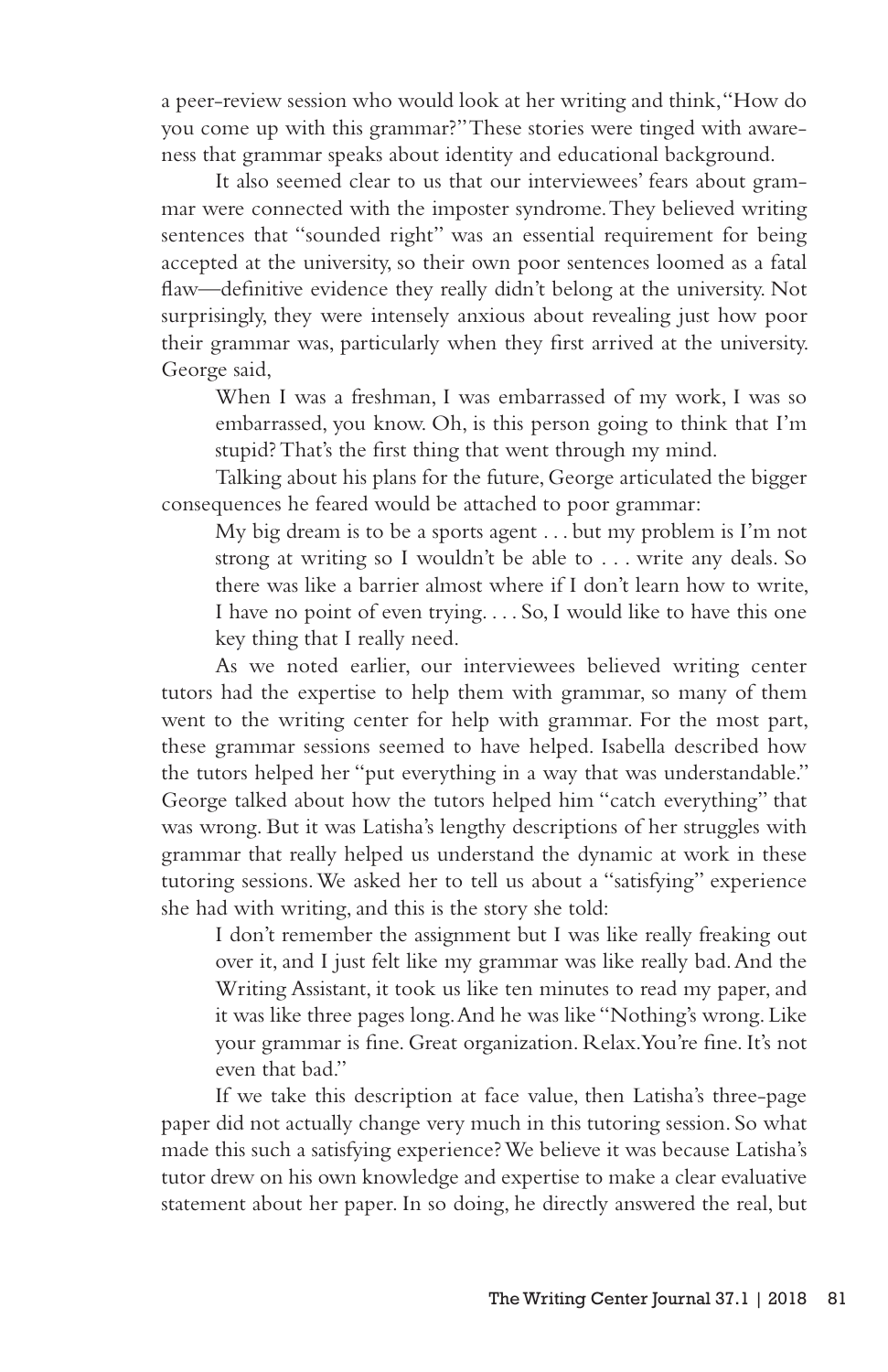implicit, question she was asking, namely, "Do I belong here?" Note the pronoun in his answer, as she reported it: "Relax. You're fine."

Several of our interviewees described how they gradually overcame their grammar fear. Both George and Latisha explained that their confidence grew as they became more adept at finding and fixing their own errors. They both still asked tutors to review their work, but the tutoring sessions felt different when they were more sure of themselves. George described that difference using the language of control. When he proofread his paper before the tutoring session, he felt he "had the upper hand" in the tutoring session. Latisha described, with obvious pride, how a tutor said, "You're doing my job for me." As they became less anxious, our interviewees also became more open to discussing other (nongrammatical) aspects of writing with their tutors. Here is Maria describing this development:

I struggle a lot with grammatical errors, actually. I struggle very much with grammar. Not so much with punctuation or spelling but just the grammar itself and how to form a perfect sentence. It's really difficult for me. So having someone who was at least very skilled in grammar. When I was [in the Writing Center], I already knew that I had trouble with grammar, so I told them, "I need you to look at everything grammatically. I don't care about the content right now. Just fix my grammar errors." Then after a while I would say, "okay, this is what the scholarship is about. This is the question they're asking me. Do you think I actually answered the question as best as I could? Is there anything I could strengthen a little more?"

As George noted, this process took time: "It wasn't the one day I went there and they showed me all that. It was over time going there, and going there, and I learned okay, they're not just here to edit my work. They're here to teach me, and you know help me grow as a writer."

Critically, even as their confidence and writerly experience grew, our interviewees did not change their overall view of the importance of grammar. To them, "sounding right" was still an essential requirement for belonging at the university; they just became more confident about their ability to achieve it. This observation led us to interpret their grammar stories as a version of Abraham Maslow's (1943) "hierarchy of needs." When they first arrived at the university, our students were filled with overwhelming fears about being disqualified from the university because of grammar. As Maslow's theory suggests, they needed to address those fears before they could address any other aspect of their papers. In other words, Latisha needed to hear "Nothing's wrong . . . it's not even that bad" before she could really think about anything else. Seen in this way, these stories could be read as an argument for reversing the orthodox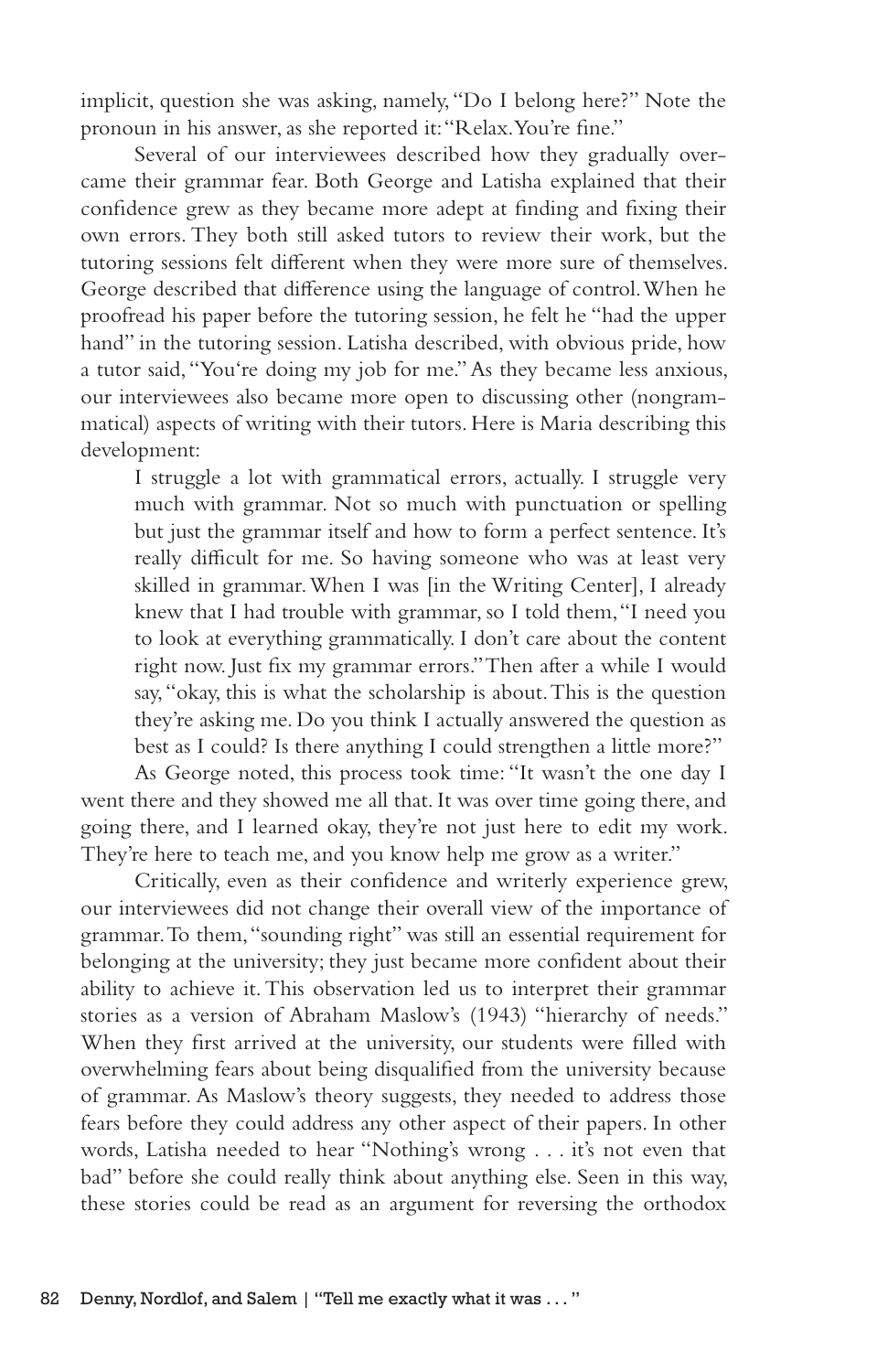understanding of higher order and lower/later order concerns. When they first arrived at the university, grammar was our interviewees' highest order concern precisely because they were so worried about it. Only later did it become a lower order issue. Did those grammar-focused tutoring sessions substantially improve their papers? Not necessarily, as we saw in Latisha's case. But is our concern for the student or the paper?

# **Critical Tension #3: "That's on you"**

Our interview protocol did not include questions about mentors or mentoring. Nevertheless, all the interviewees told us stories about people who had mentored them. We heard stories about people who helped our students decide to go to college; who helped them choose a major; who helped them get an internship; and who helped them see a future career path they hadn't seen before.

Brandon—our "hick-town" student—got an on-campus job to make some extra money. His boss at that job noticed his enthusiasm and helped him move from a relatively low-level student-worker job to a higher level job with more responsibility. More substantial and interesting to him, that new position seemed likely to open doors after graduation. It was a stepping stone to his first professional job. Similarly, Amanda explained how her college-educated aunt reached out to her when she was in high school to persuade her to apply for college:

She would talk to me about the value of education, where I could go and what I could do. She would compare a salary of somebody who doesn't have a college education to what I can have. She never really, I don't want to say, put my family down, but she would kind of compare. "Me and Uncle T are here, and your mom and dad . . . you're fine, but . . . they could be in this class<sup>7</sup> if they both went to college." She kind of made it all about money in a sense, but . . . she didn't make it like "You guys are below everybody." She said "You can do so much and I see your potential." She kind of knew that my mom and dad weren't there to pull that out in me.

Not all the mentors we heard about were individuals, and not all were intimately connected to our interviewees. In some cases, the mentoring came through on-campus programs designed to introduce students to new opportunities. For example, Marcus, who was majoring in biology, told us how he got involved in a program that allowed him to earn a teaching credential alongside his biology degree. He had not previously considered teaching as a career, but once in the program he found a love

<sup>7</sup> We interpreted the phrase "they could be in this class," which Amanda attributes to her aunt, to mean "they could be *middle* class."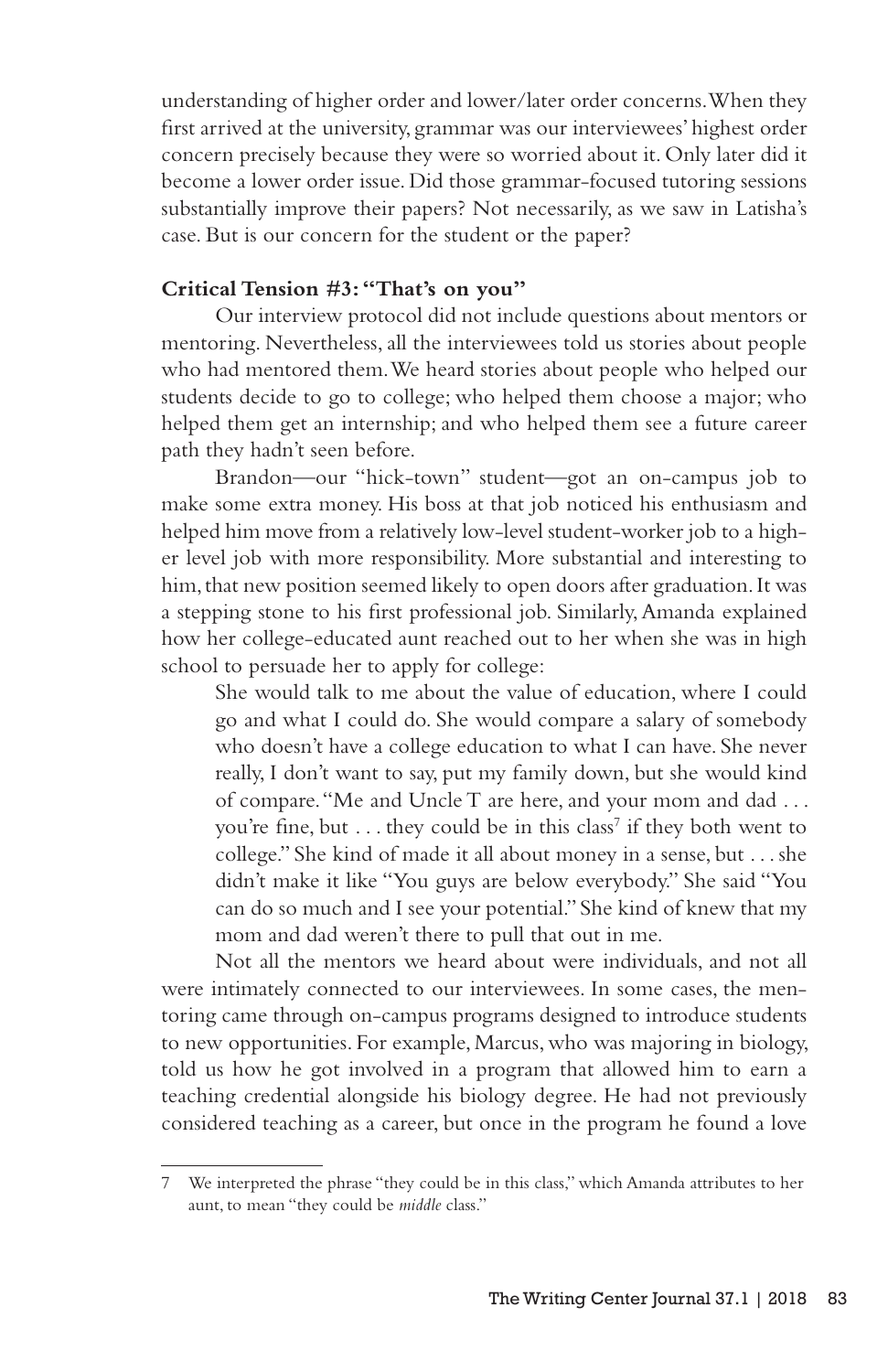of teaching and great satisfaction in the idea of "giving back" to younger students.

Part of what made these stories so significant to us was their gravitas. Our students considered these to be important moments in their educational pathways, and they told the stories in vivid detail and with commentary that indicated to us how much they had reflected on them. This detail contrasted sharply with the hazy and indistinct ways they described the writing center. Apart from some highly satisfying grammar sessions, their interactions with the tutors did not register as particularly important to them or worthy of reflection. In fact, we weren't even sure they entirely remembered what happened in their sessions. Moreover, the glowing pleasure of their stories about mentors helped us recognize a fundamental ambivalence in their discussions of the writing center.

For our interviewees, going to the writing center roughly equated to being "good" or "diligent." Getting help from the writing center is what students are *supposed* to do, just like they are supposed to complete all their homework and study for their exams. Toward the end of our interviews, we asked each student what the university could do to better serve students like them, and we were struck by how many of our interviewees rejected the premise of that question. They did not believe it was the university's responsibility to help students—or at least not more than it was already. They agreed the university should make academic support opportunities available, but they felt doing more than that would actually be a disservice to students. As Marcus put it,

I'd say that [the university] is doing a fine enough job, it's just that students need to take the initiative or take that first step to want to get help. Because [the university] does offer a lot of opportunities for students who are struggling in any subject. But it's all up to the student.

This meant many of our interviewees were quite ready to judge their peers who were less proactive about visiting the writing center. As Anthony said,

I feel like if you seek help, don't you feel like there is help? Like, if I need tutoring, can't I go to the tutoring center? If I need some help with writing, can't I go to the Writing Center? If I need to speak to someone, isn't there always someone that I can speak to? So, I feel like there are resources there and you just have to lend yourself to them, don't you?. . . It's—it's kind of on you.

Versions of that phrase *it's on you* came up repeatedly and helped us see that our interviewees generally accepted the premise that individual students (not schools, not "society") are responsible for creating their own success. This implicit narrative of individual responsibility—up by the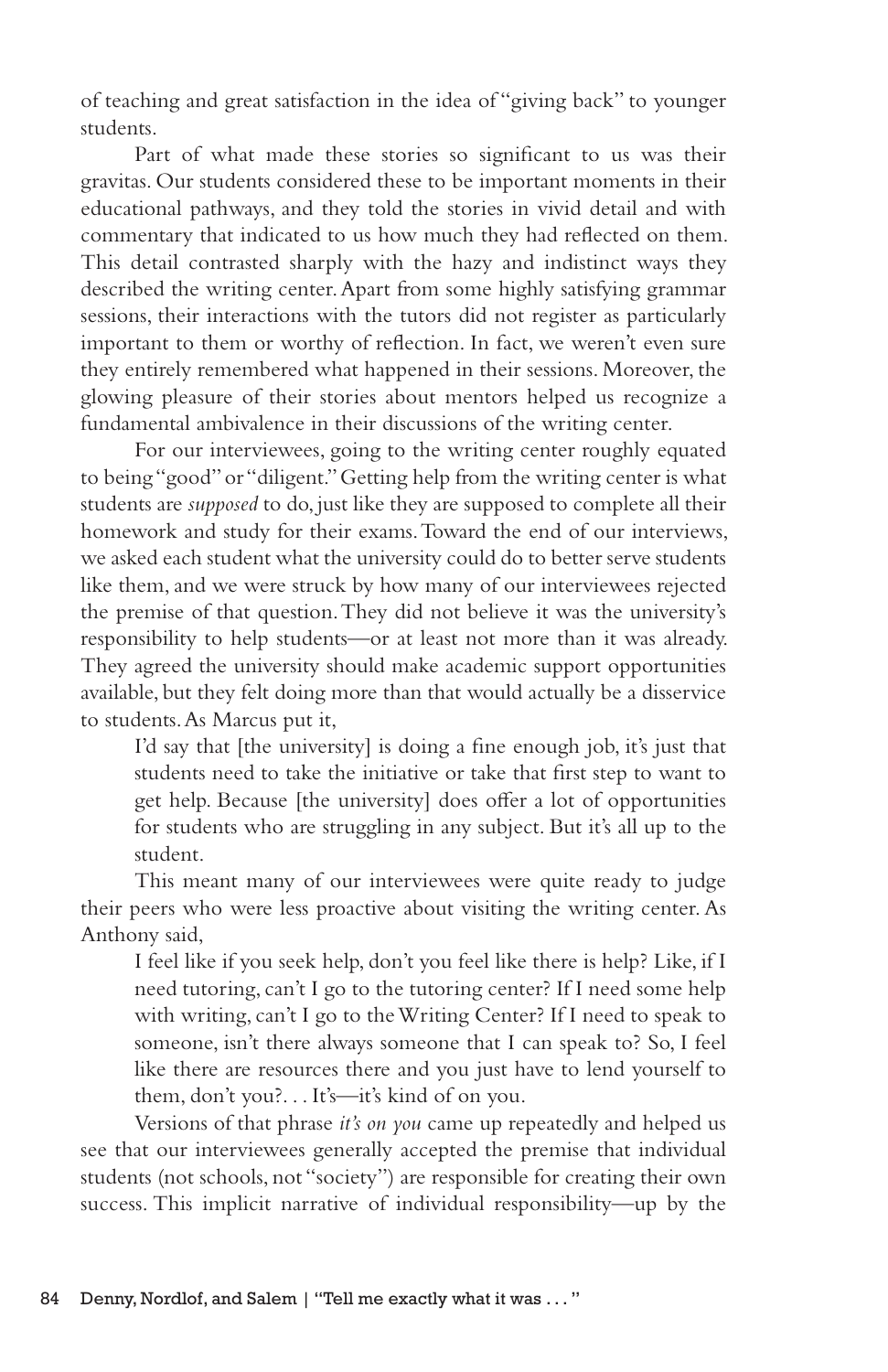bootstraps!—is what drove our interviewees to be such good students and what led them to visit the writing center.

But this narrative also led our interviewees to question, and in some cases to explicitly judge, their own family members who had not gone to college. We heard about brothers who never did much homework or who refused to leave their hometowns; we heard about sisters who never gave school any thought, and sisters who thought they could get by without college (until not having a degree became a "predicament.") Thus, even as they took justifiable credit for their own hard work, our interviewees become less able to see the barriers to education that face other working-class students. The narrative of individual responsibility morphed into what Hurst (2010) identifies as the "burden" of academic success—a wedge between our students and the families that nurtured them.

Of course, the gospel of personal responsibility is contradicted by the stories our interviewees told us about mentorship. They all had help in achieving their success, and they both registered and valued that help. But the help they got from their mentors seemed free of the ambivalence and the potential for judgement attached to tutoring. None of our interviewees judged their siblings for not finding a boss who gave them an opportunity, or for not meeting a professor who showed them new career possibilities. Instead, the stories about mentors were narratives of good luck and happy accidents, of welcome help that arrived unbidden. Reading between the lines, we could see the intentionality in what these mentors did—it wasn't entirely an accident that Brandon's boss gave him that chance. Brandon's academic department has developed relationships with people who hire student workers and has a semiformalized system for building on-campus jobs and internships into career development. The boss was on the lookout for students like Brandon, and he was primed to think of the jobs he offered as career stepping stones.

These mentoring relationships helped our interviewees acquire cultural capital. The mentors shared their knowledge of the entry points into academia, of moves that grease the academic wheels once one has become an insider, and of the credentials that open doors in the professions. They also mobilized their networks to make sure our students had access to opportunities. Through all of this, they helped our interviewees find a sense of agency and belonging. In other words, they offered our first-generation, working-class students the kinds of experience and help their more privileged peers have by virtue of growing up in middle-class homes.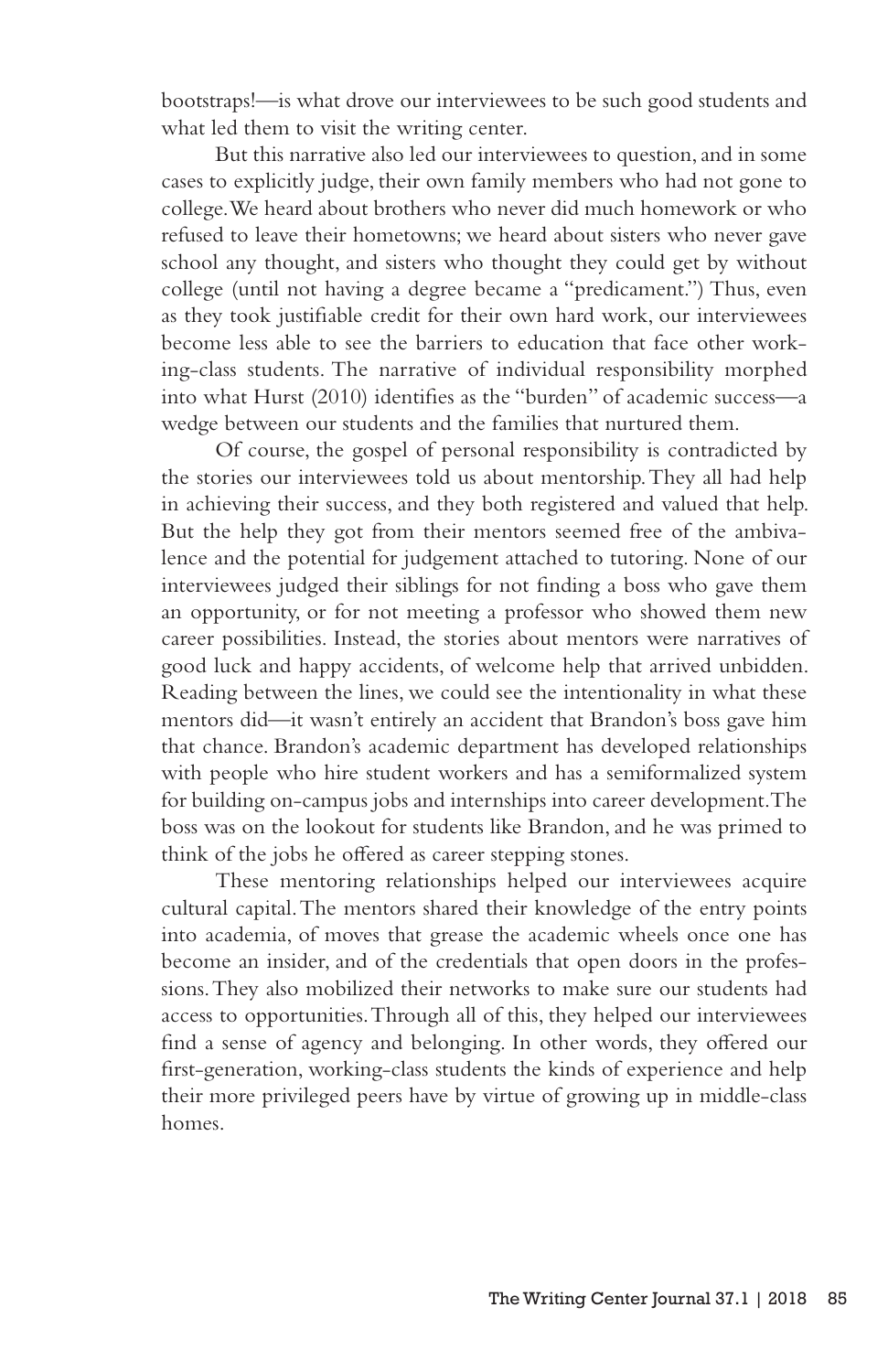# Conclusions and Implications: Writing Center Practices Seen through the Eyes of Working-Class Students

Our interviewees helped us see the support they want and need when they come to college. They want writerly support that is direct and authoritative, and they want teachers/tutors who are engaged and willing to go the distance with them. Our students, especially when they are new to the university, want tutors who understand and validate their concerns about grammar and who are willing to help them "sound right." And our interviewees want mentors who can provide generous and proactive support and who don't wait for students to ask for help or expect students to be able to articulate their needs. Along with all this, our interviewees want relief from the stress of feeling like imposters. They want to feel they belong and to feel the university welcomes them and recognizes how hard they are working.

The interviews also showed us the gaps between what our students want and what they found in the writing center. Our students did have some positive experiences in the writing center, particularly in their grammar sessions, but for the most part the help they got was altogether less (less direct, less clear, less authoritative, less engaged) than what they needed. Moreover, their stories revealed the ambivalent nature of writing center help. For our support services to make sense, working-class students must implicitly accept the idea that managing the mismatch between themselves and the university is "on them."

Based on all this, we can imagine some productive changes writing centers could make to better serve students like our interviewees. In the bulleted list below, we outline some practices and programs that would be possible (though not easy) to enact within the common structural frameworks of writing centers. These specific proposals are tentative; we offer them as a way of visualizing the implications of this research, not as fully fleshed-out blueprints for action. In many cases, our proposals echo the findings of previous researchers—inside and outside writing centers—and we have indicated the connections in footnotes.

> • To address students' need for more expert tutors, we could consider changing how we talk about tutors' expertise. This change might involve borrowing or adapting some of the features of "course-based" tutoring centers, in which tutors are identified with the subject areas they major in; or it might involve naming the expertise tutors have in ways students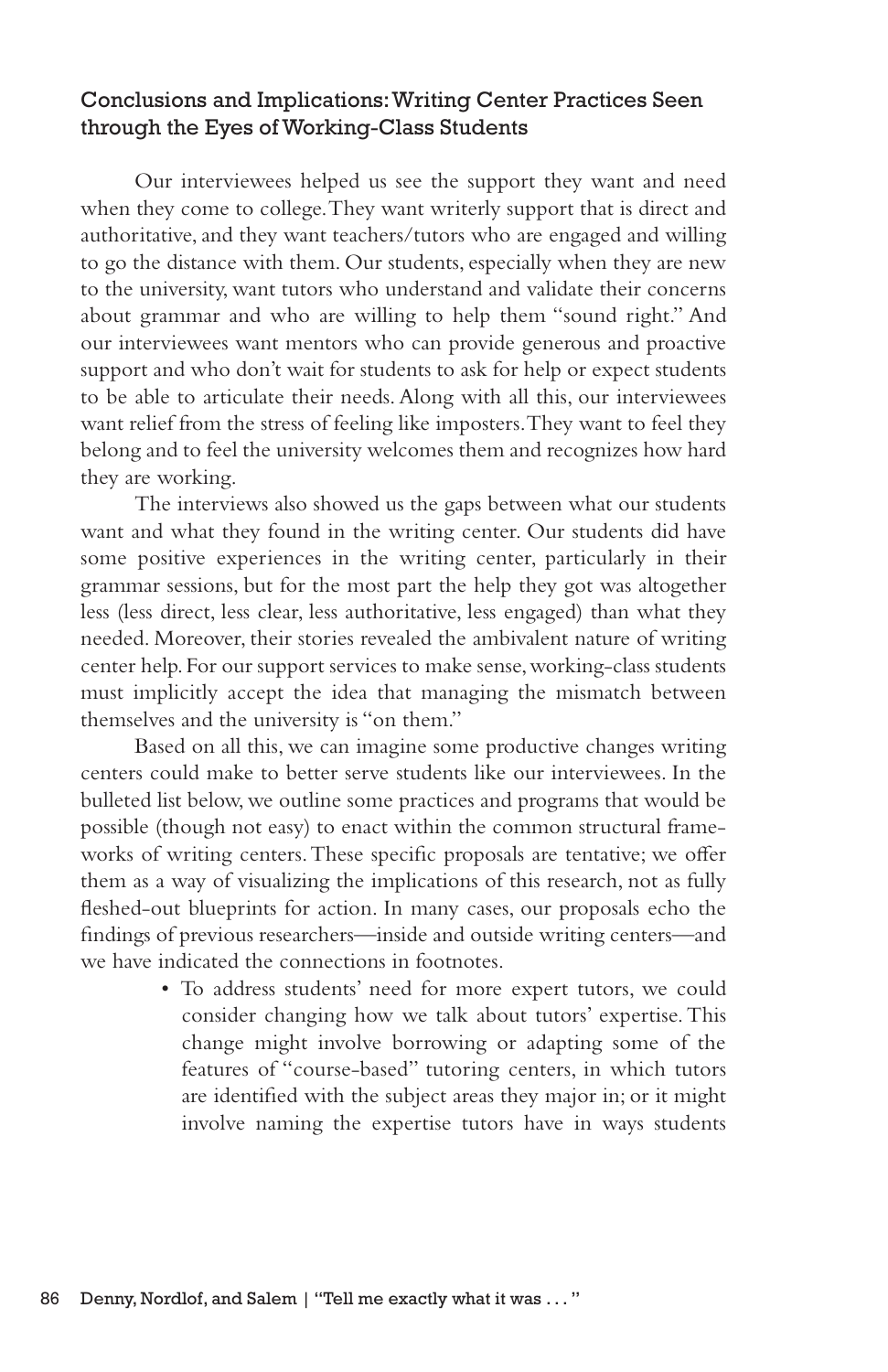can recognize.<sup>8</sup> (For example, most tutors are experts at getting papers done and at figuring out the expectations of assignments.) But some writing centers might also be able to consider more substantive changes, like adding graduate students, professional tutors, or faculty to our tutoring staffs. (Obviously, these additions would not be possible at many institutions.)

- Our students' biggest concerns about expertise had to do with knowing "what the professor wants," especially in situations in which they didn't understand the form their final paper should take. We could develop pedagogies especially for this situation. Currently, writing center tutors are likely to treat this as a discovery learning (Bruner, 1961) scenario, in which the goal is to lead students to articulate their own ideas. But our interviews, and research in educational psychology (e.g., Mayer, 2004), suggest that this situation calls for a directive approach that allows student writers to see what the final text is supposed to look like.<sup>9</sup>
- Our research also suggests that a single interaction with a tutor is unlikely to be enough when a student needs help generating ideas and making a plan for a paper. (Students may leave their tutoring session with an outline in hand feeling confident, only to find themselves unable to act on the outline later.) Students would be better served by a pedagogy that prioritizes multiple back-and-forth interactions with tutors throughout the drafting process. Offering support in the form of day-long or multiday writing retreats might work. Another possibility might be to offer some students access to a "follow-up channel" through which they could share questions or subsequent drafts with their tutor. Finally, if we suspect students may have trouble enacting the plan they developed in a tutoring session, we could simply reach out to students directly to ask how their paper is progressing.
- We could consider fully owning the role of "grammar expert" students already believe we play. Embracing that role would require us to let go the fear that the status of the writing center

<sup>8</sup> Jean Kiedaisch and Sue Dinitz (1993) and Dinitz and Ann Harrington (2014) have advocated reconsidering the generalist tutoring program.

<sup>9</sup> This idea finds support in the concept of "worked examples," a term used by cognitive load theorists (Kyun, Kalyuga, & Sweller, 2013; Mayer 2004; Tuovinen & Sweller, 1999).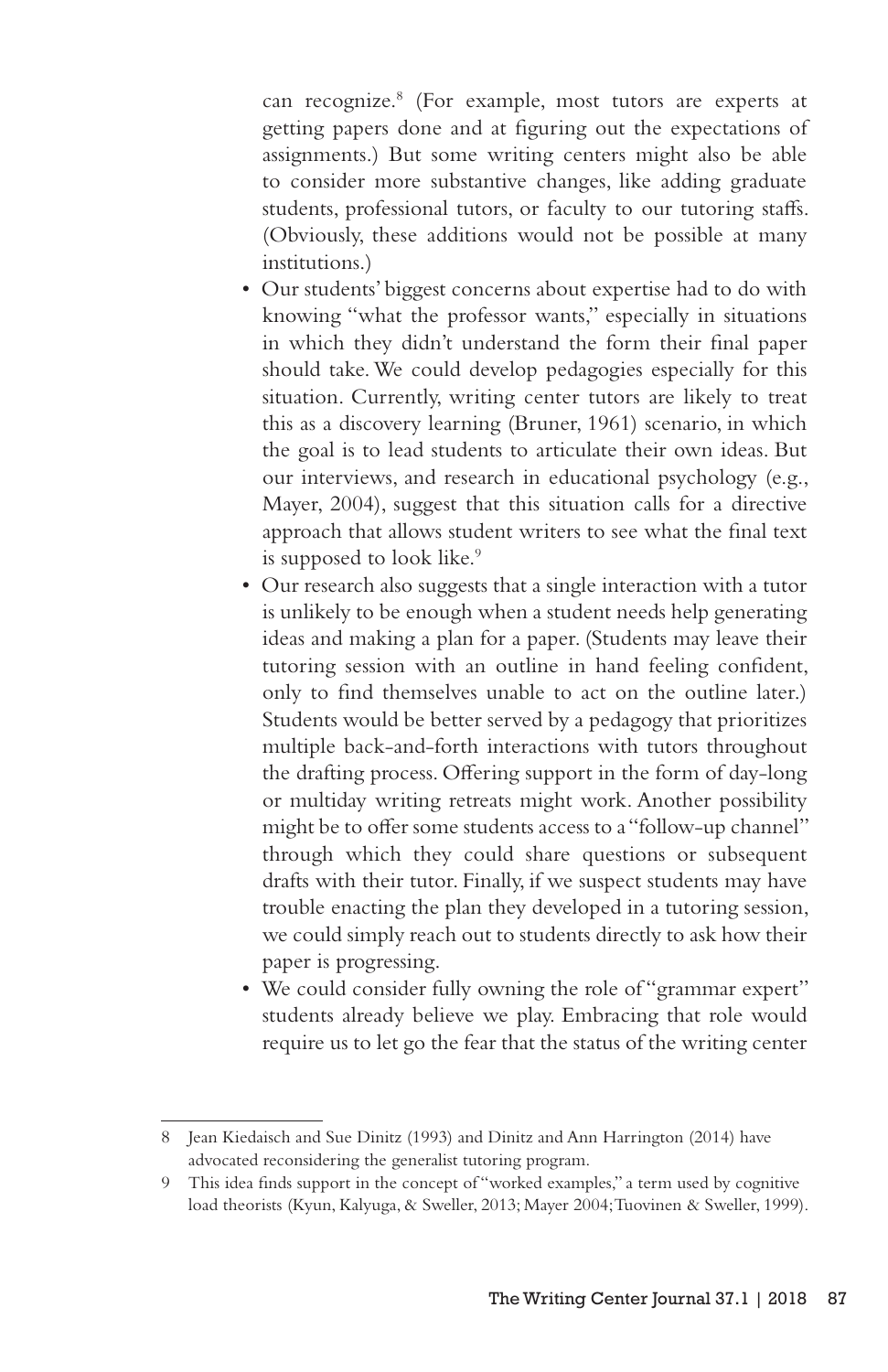will take a hit if we are seen as a "fix-it shop."10 We believe, to the contrary, that owning a role in grammar instruction will help writing centers grow by making us more genuinely student centered. As part of this approach, we would need to explore the full range of grammar-related needs students bring to the writing center, as well as the varied pedagogies required to meet those needs.<sup>11</sup> Grammar anxiety (which commonly manifests as students coming to the writing center to ask for proofreading) is one such need, and we can and should teach ourselves to recognize it and respond productively to it. We could also consider new models (beyond tutoring) for working with students on grammar and proofreading. For example, taking a cue from the kinds of support students organize for themselves, we could sponsor proofreading "co-ops," where students get their papers proofread in exchange for proofreading others' work ("Don't talk to me. Let me just edit everything").

- We could also learn to recognize when impostor syndrome is at work and consider developing programs to address it directly. Recent research has explored "social-psychological interventions" that have shown promising results in helping first-generation college students overcome the feeling of being an impostor.12 We could adapt such workshops to address writing-specific concerns and either offer them in our centers or sponsor them for the university at large (e.g. as part of firstyear orientation programs).
- Finally, as all the previous proposals imply, we could diversify our models of instruction beyond one-on-one tutoring.13 One-on-one tutoring is a powerful method for working with student writers, but as our interviewees revealed, it comes

12 For a summary of the theories behind this approach, see David S. Yeager and Gregory M. Walton (2011); for an accessible summary of the issues in implementing interventions, see Yeager, Walton and Geoffrey L. Cohen (2013); and for a specific intervention that was created with students like our interviewees in mind, see Walton and Cohen (2007).

<sup>10</sup> We could also rethink our collective contempt for this term. Some of our interviewees, especially Sherrod, used similar language in a very positive sense.

<sup>11</sup> Writing centers that serve significant numbers of English-language learners have already begun exploring a variety of grammar pedagogies. TESOL research has much to offer in terms of grammar pedagogy, including pedagogies for managing anxiety.

<sup>13</sup> Here we are directly echoing and adding to Jackie Grutsch McKinney's (2013) powerful, nuanced analysis of the role of tutoring in what she calls the "writing center grand narrative" (see pp. 65–80 for the heart of the discussion).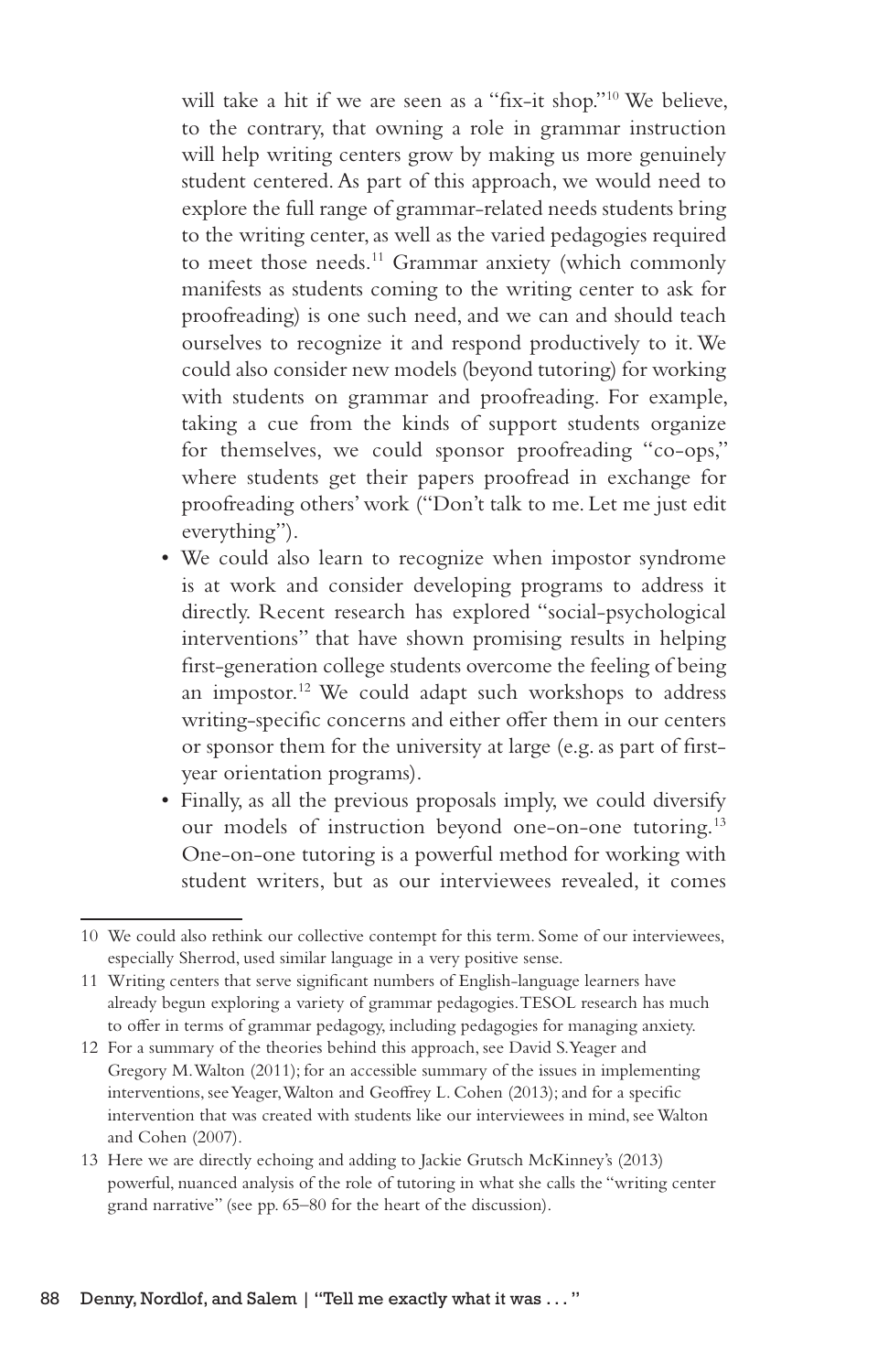with distinct limitations. Through the scaffolding process of a tutoring session, students reach insights and "aha!" moments, but the model assumes students will be able to remember and recreate those insights on their own, often many hours later. The time-limited nature of tutoring sessions also continually forces us (and our students) to prioritize some aspects of writing over others, which works against developing a balanced understanding of how writers really work. Tutoring also requires students to dedicate energy, organization, attention, and motivation to getting help each time they want it and requires them to know and name the help they need. To serve students like our interviewees, we must develop more varied approaches to providing writerly support, including at least some forms that involve us, rather than students, initiating contact.

All these proposals beg for additional, deeper research into and more extended conversation about what writing center practices and pedagogies could become. At the heart of all these proposals is the goal of recognizing and challenging orthodox writing center practices and beliefs—a continuing legacy from the founding days of writing centers—that remain a strong presence in writing centers. This change begins with the idea of neutral/universal pedagogical practices that serve "all" students. Above all, we want to argue here that the support we provide to students must be differentiated and must reflect and respond to their needs.

We expect some readers will reach this point and say, "We've done that already." The arguments against writing center orthodoxies have been accumulating for a while now, and many writing center directors feel they have "moved past" them. In fact, before we heard what our interviewees had to say, we thought that too. It has been many years since any of us taught nondirective questioning to our tutors, or asked them to read Jeff Brooks or Steve North, or exhorted them to put the pencil down, or used the terms *higher order/lower order concerns* in any way except to poke fun at them. Yet, all the stories we report here happened in our own writing centers. It's as if we swept those pedagogies out the door and they boomeranged right back in again.

Our point is that meaningfully changing how students experience our writing centers will require much more than changing our own beliefs about writing centers. As these interviews show us, students and tutors derive an understanding of what the writing center is supposed to be and do from the implicit logic of our daily practices as much as, or more than, from what we explicitly say to them. The writing center orthodoxies endure because they are linked to the structural "givens" of our writing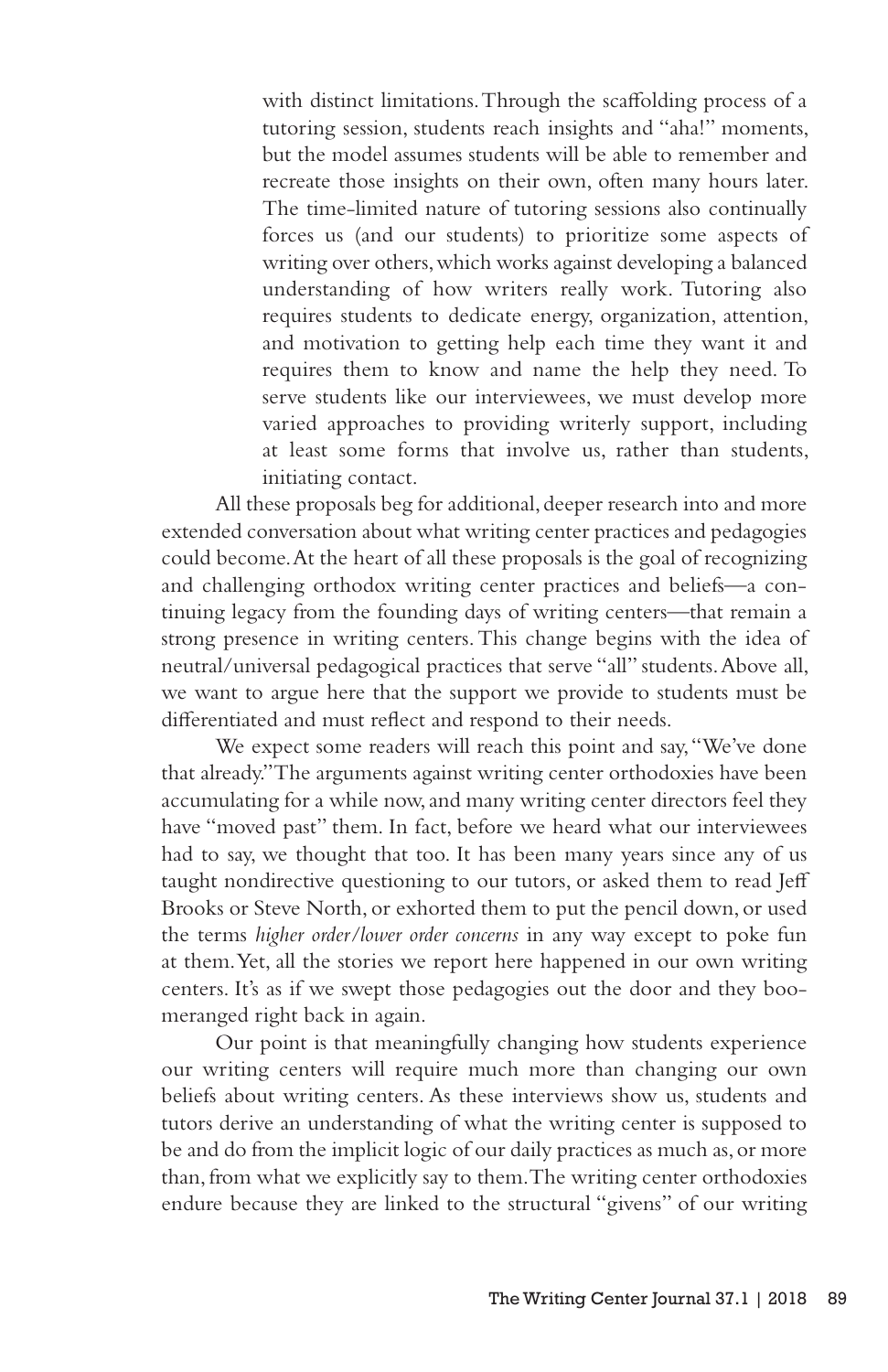centers: our generalist tutors, our timed tutoring sessions, our requirement that students ask for help, and so forth. For writing centers to genuinely serve students like our interviewees, then, we will have to figure out how to change at least some of those "givens."

# Acknowledgments

*We would like to thank Pam Bromley, Michele Eodice, Kerry Jordan, Kara Northway, Irv Peckham, Steve Price, and Eliana Schonberg for providing thoughtful feedback on this manuscript. We would also like to thank the International Writing Centers Association, which provided a research grant to support this project.*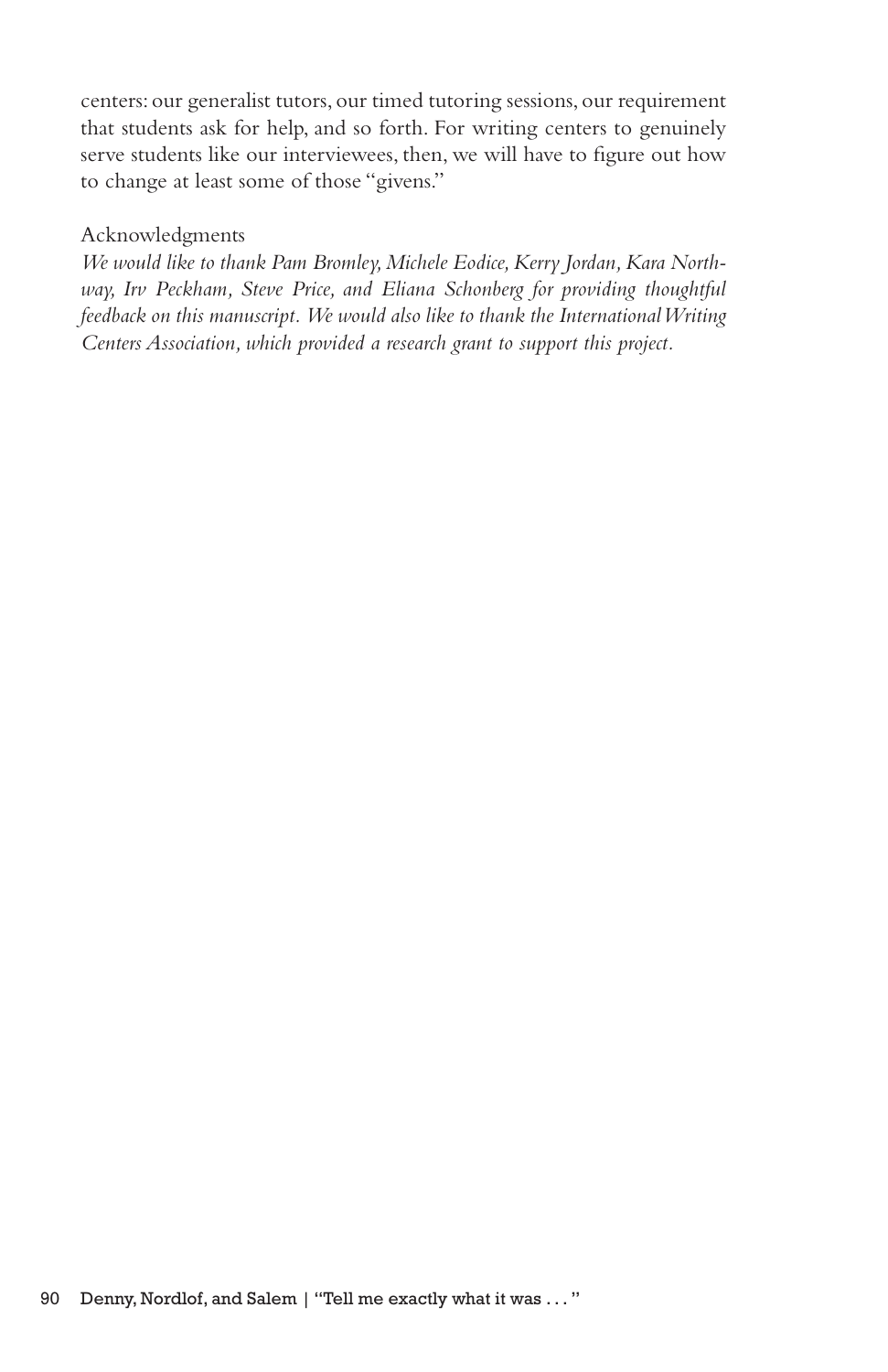### References

- Boquet, E. H. (1999). "Our little secret": A history of writing centers, pre- and post-open admissions. *College Composition and Communication, 50*(3)*,* 463–482.
- Bourdieu, P. (1977). *Outline of a theory of practice*. Cambridge, UK: Cambridge University Press.
- Bourdieu, P. (1984). *Distinction: A social critique of the judgement of taste* (R. Nice, Trans.). Cambridge, MA: Harvard University Press.
- Bourdieu, P. (1991). *Language and symbolic power* (G. Raymond & M. Adamson, Trans.). Cambridge, MA: Harvard University Press.
- Bruner, J. S. (1961). The act of discovery. *Harvard Educational Review, 31,* 21–32.
- Carino, P. (1996). Open admissions and the construction of writing center history: A tale of three models. *The Writing Center Journal, 17*(1)*,* 30–48.
- Creswell, J. W. (2014). Research design: Qualitative, quantitative, and mixed methods approaches (4th ed.). Thousand Oaks, CA: SAGE.
- Dinitz, S., & Harrington, S. (2014). The role of disciplinary expertise in shaping writing tutorials. *The Writing Center Journal, 33*(2)*,* 73–98.
- Durst, R. (1999). *Collision course: Conflict, negotiation, and learning in college composition.* Urbana, IL: NCTE.
- Grimm, N. (1999). *Good intentions: Writing center work for postmodern times*. Portsmouth, NH: Heinemann.
- Grutsch McKinney, J. (2013). *Peripheral visions for writing centers*. Logan: Utah State University Press.
- Hurst, A. L. (2010). *The burden of academic success: Loyalists, renegades, and double agents*. Lanham, MD: Lexington Books.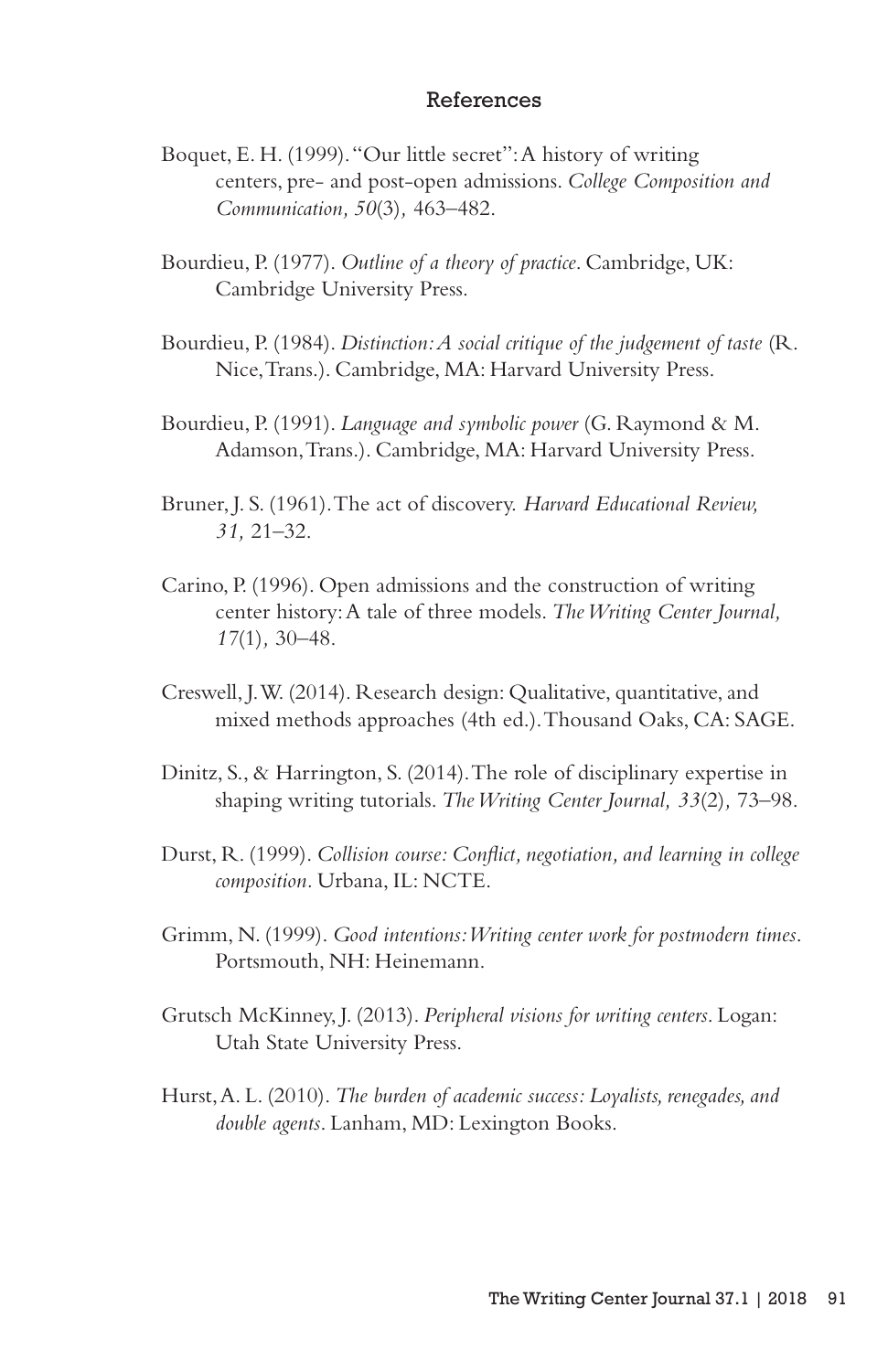- Kiedaisch, J., & Dinitz, S. (1993). "Look back and say 'so what'": The limitations of the generalist tutor. *The Writing Center Journal*, *14*(1)*,* 63–74.
- Kozol, J. (1992). *Savage inequalities: Children in America's schools.* New York, NY: Harper Perennial.
- Kyun, S., Kalyuga, S., & Sweller, J. (2013). The effect of worked examples when learning to write essays in English literature. *Journal of Experimental Education, 81*(3)*,* 385–408.
- Lareau, A. (2011). *Unequal childhoods: Class, race, and family life* (2nd ed.). Berkeley: University of California Press.
- Lareau, A. (2015). Cultural knowledge and social inequality. *American Sociological Review, 80,* 1–27.
- LeCourt, D. (2004). *Identity matters: Schooling the student body in academic discourse*. Albany: SUNY Press.
- LeCourt, D. (2006). Performing working-class identity in composition: Toward a pedagogy of textual practice. *College English, 69*(1)*,* 30–51.
- LeCourt, D., & Napoleone, A. R. (2011). Teachers with(out) class: Transgressing academic social space through working-class performances. *Pedagogy, 11,* 81–108.
- Lerner, N. (2003). Punishment and possibility: Representing writing centers, 1939–1970. *Composition Studies, 31*(2)*,* 53–72.
- Lindquist, J. (2002). *A place to stand: Politics and persuasion in a working-class bar*. New York, NY: Oxford University Press.
- Maslow, A. H. (1943). A theory of human motivation. *Psychological Review, 50,* 370–396.
- Mayer, R. E. (2004). Should there be a three-strikes rule against pure discovery learning? The case for guided methods of instruction. *American Psychologist, 59,* 14–19.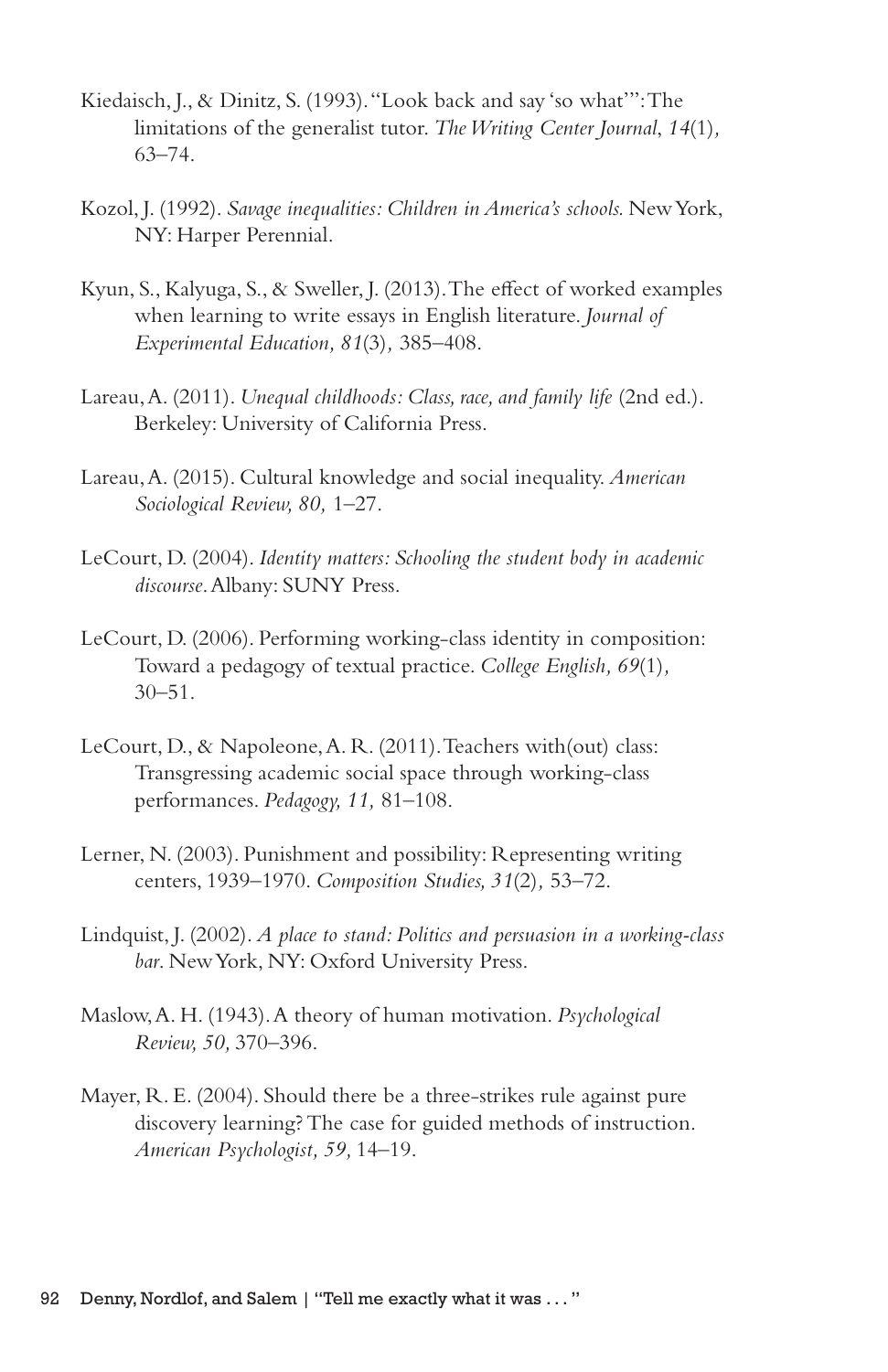- Mullen, A. L. (2010). *Degrees of inequality: Culture, class, and gender in American higher education*. Baltimore, MD: Johns Hopkins University Press.
- Peckham, I. (2010). *Going north, thinking west: The intersections of social class, critical thinking, and politicized writing instruction*. Logan: Utah State University Press.
- Rodriguez, R. (1983). *Hunger of memory: The education of Richard Rodriguez*. New York, NY: Bantam Doubleday Dell.
- Rose, M. (2005). *Lives on the boundary*. New York, NY: Viking Penguin.
- Shor, I. (1992). *Empowering education: Critical teaching for social change*. Chicago, IL: University of Chicago Press.
- Stuber, J. M. (2011). *Inside the college gates: How class and culture matter in higher education*. Lanham, MD: Lexington Books.
- Tuovinen, J. E., & Sweller, J. (1999). A comparison of cognitive load associated with discovery learning and worked examples. *Journal of Educational Psychology, 91,* 334–341.
- Walpole, M. (2003). Socioeconomic status and college: How SES affects college experiences and outcomes. *Review of Higher Education, 27,* 45–73.
- Walton, G. M., & Cohen, G. L. (2007). A question of belonging: Race, social fit, and achievement. *Journal of Personality and Social Psychology, 92,* 82–96.
- Yeager, D. S., & Walton, G. M. (2011). Social-psychological interventions in education: They're not magic. *Review of Educational Research*, *81,* 267–301.
- Yeager, D., Walton, G., & Cohen, G. L. (2013). Addressing achievement gaps with psychological interventions. *Phi Delta Kappan*, *94*(5)*,* 62–65.
- Young, V. A. (2007). *Your average nigga: Performing literacy and masculinity*. Detroit, MI: Wayne State University Press.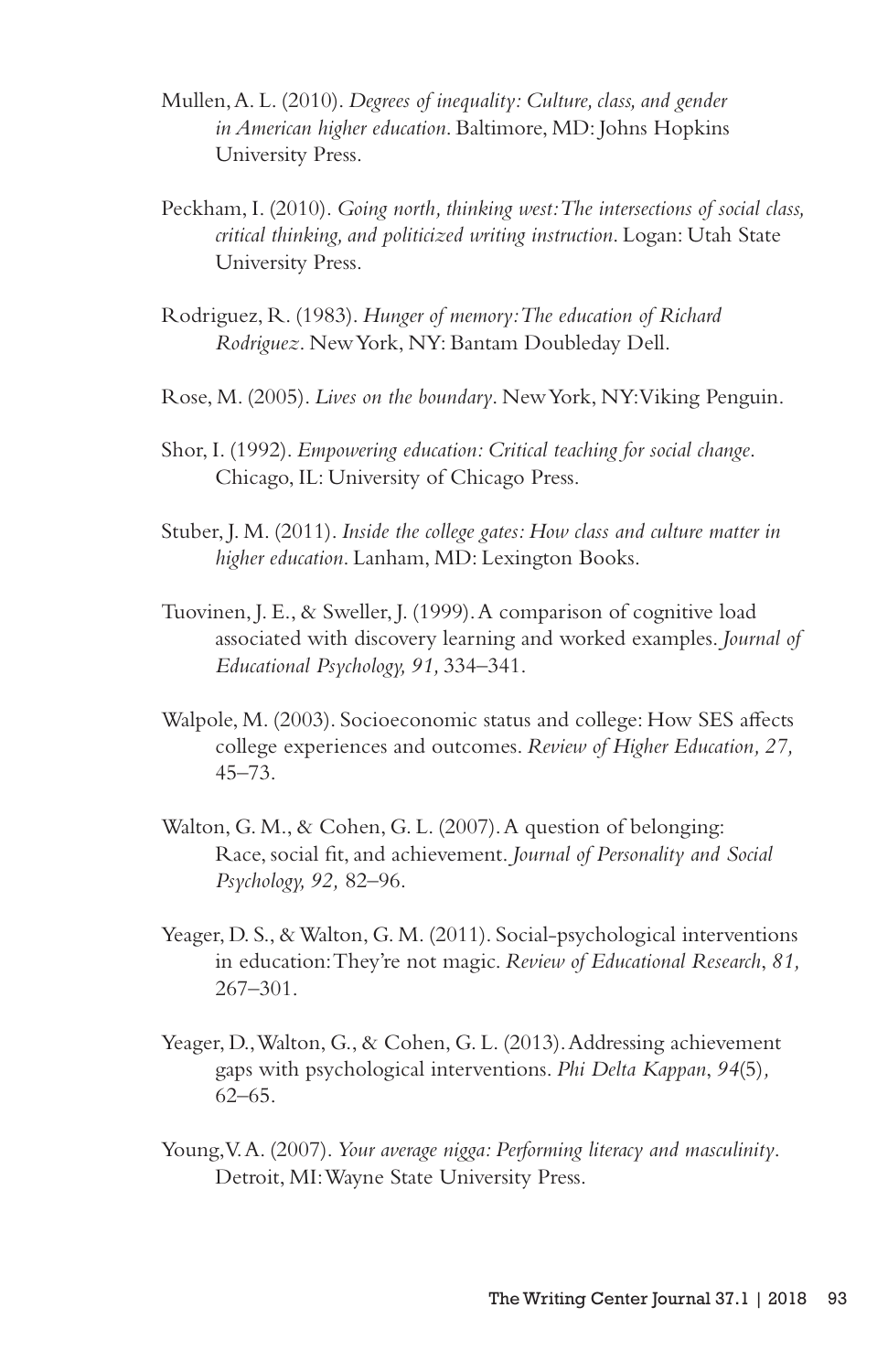# **Part 1:**

- How did you find out about this study? How many credits have you currently completed?
- Tell us about your family. (Query: parents' level of education; parents' profession.) What role does education/higher education play in family's lives? Family from US?)
- What drove your decision to go to college/university? Why did you choose SJU/Urban-Public-Doctoral University/ Suburban-Comprehensive-Christian University? What role does college/university play in your future plans? How satisfying has that been?
- Tell us about your typical day or week during a semester. What's your routine like (digging at what they do—studying, class, work)? What process, structures, systems are in place?

# **Part 2:**

- Tell us about a time when you struggled with writing in a class. What happened? What did you do? What do you think it was about? Did you do something new/different in that moment? How usual is that way of responding? Did the writing center play into that moment? How so? What was that like? How did that work out for you?
- Tell us about an especially satisfying writing experience. Why/ how? Did the writing center play a role in that?
- What would you say to a friend or a peer about working with the writing center based on either of those experiences?
- So we've been talking about writing that you've experienced and the role the writing center has played in that work. Looking forward, beyond college, what place do you see writing having in your professional/personal life?

### **Part 3:**

• To what extent do you think this university is set up to address the needs of students like you, students who share your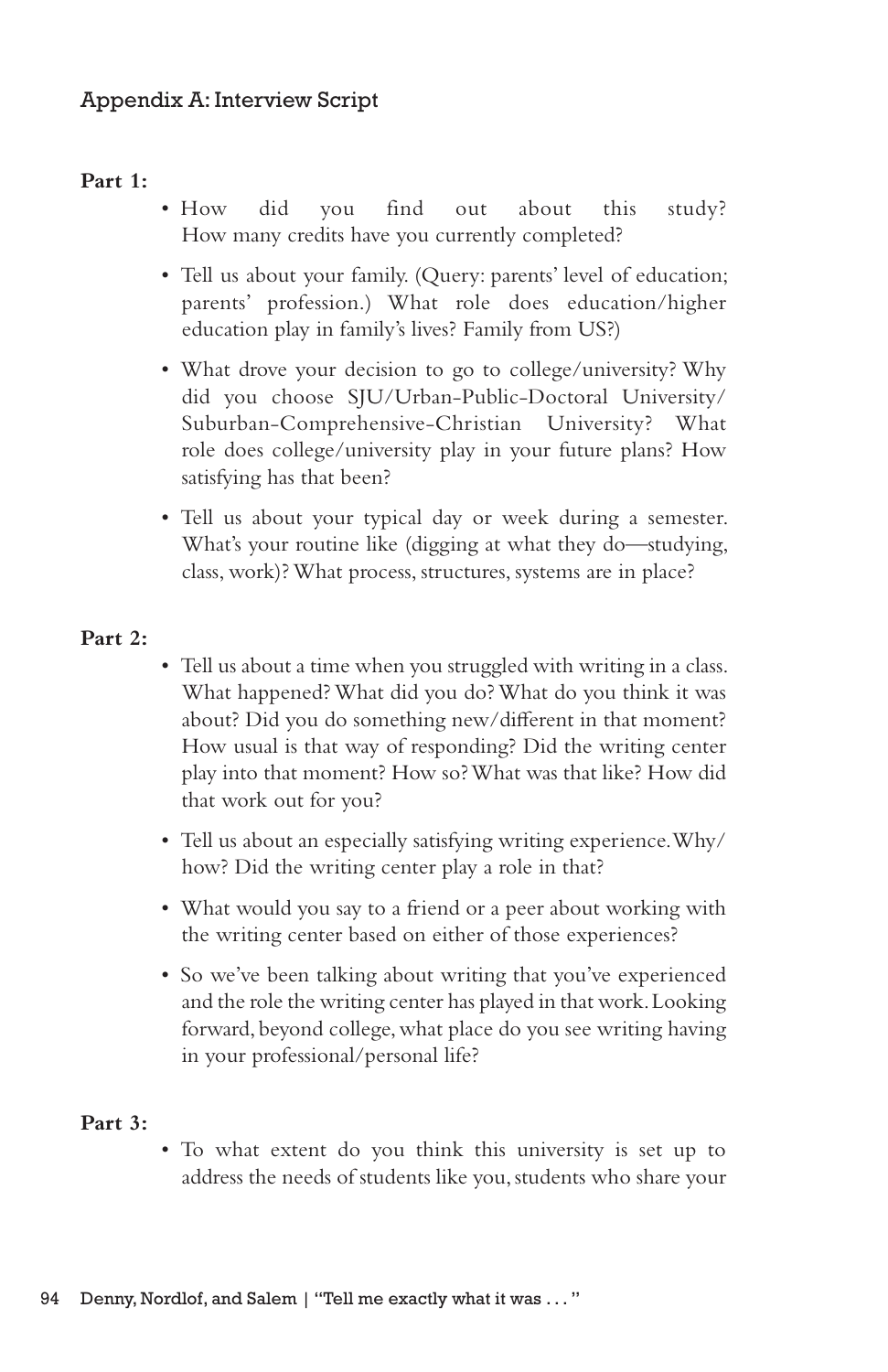background? What does it do well? What does it need to do better? Differently?

- Let's think about the writing center along those lines too. To what extent is this writing center set up to address your needs, students like you?
- Anything else you want us to know? Think about? (In some interviews, Lori included additional questions in part 2, asking students to reflect explicitly on their experiences in the writing center (separate from their stories about times that were satisfying or a struggle.)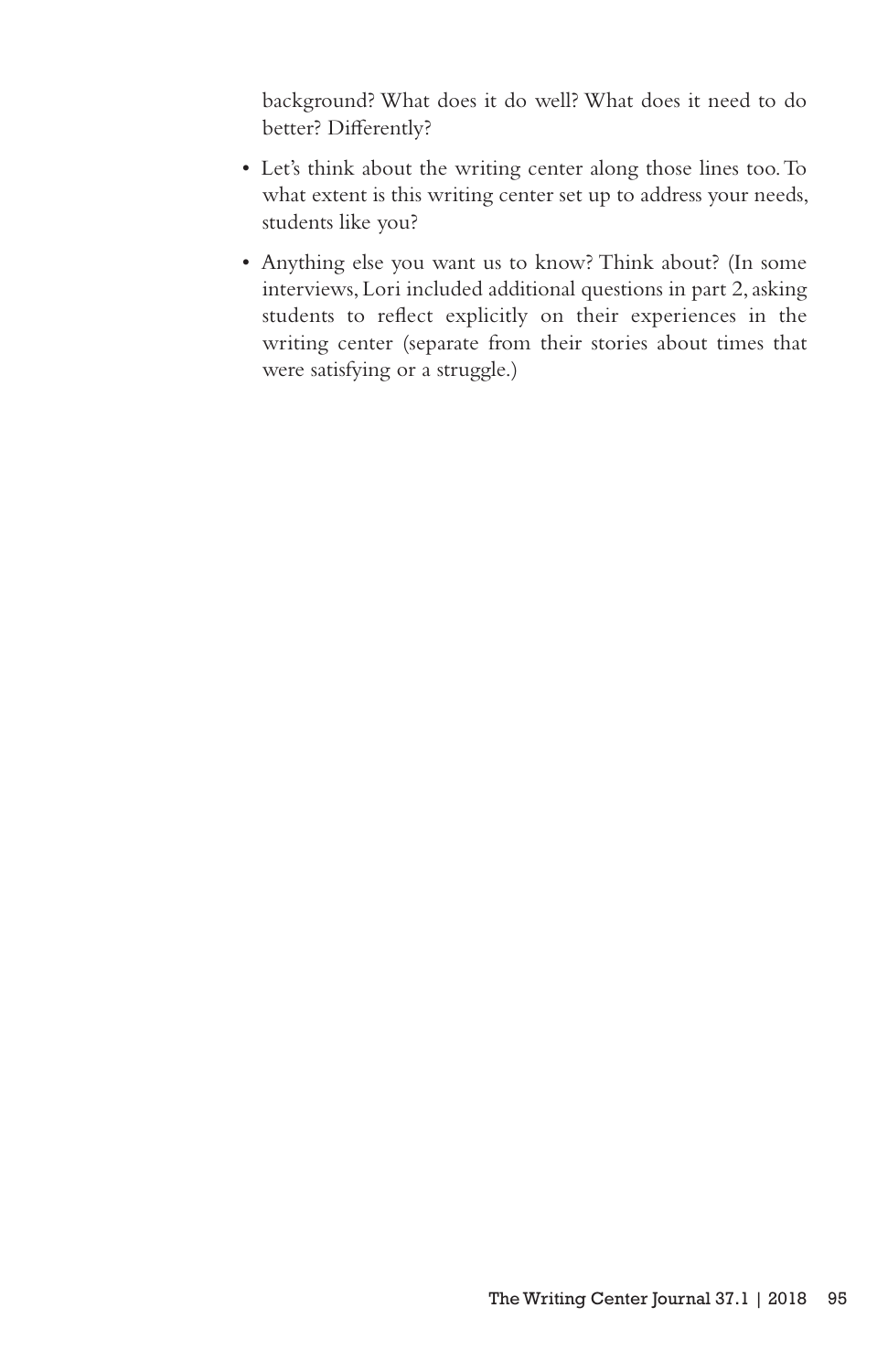# Appendix B

| Participant | Institution                                 | Class               |
|-------------|---------------------------------------------|---------------------|
| Latisha     | Suburban-Comprehensive-Christian University | Junior              |
| Juanita     | Suburban-Comprehensive-Christian University | Sophomore           |
| Maria       | Suburban-Comprehensive-Christian University | Sophomore           |
| George      | Suburban-Comprehensive-Christian University | Junior              |
| Oren        | Urban-Catholic-Research University          | Senior              |
| Quinton     | Urban-Catholic-Research University          | Senior              |
| Paula       | Urban-Catholic-Research University          | Senior              |
| Madeline    | Urban-Catholic-Research University          | Junior              |
| Talisha     | Urban-Catholic-Research University          | Sophomore           |
| Troy        | Urban-Catholic-Research University          | Junior              |
| Anthony     | Urban-Catholic-Research University          | Senior              |
| Darlene     | Urban-Catholic-Research University          | Junior              |
| Amanda      | Urban-Public-Doctoral University            | Senior              |
| Sandra      | Urban-Public-Doctoral University            | <b>Junior</b>       |
| Tuyen       | Urban-Public-Doctoral University            | Graduate<br>student |
| Sherrod     | Urban-Public-Doctoral University            | Junior              |
| Brandon     | Urban-Public-Doctoral University            | Sophomore           |
| Marcus      | Urban-Public-Doctoral University            | Sophomore           |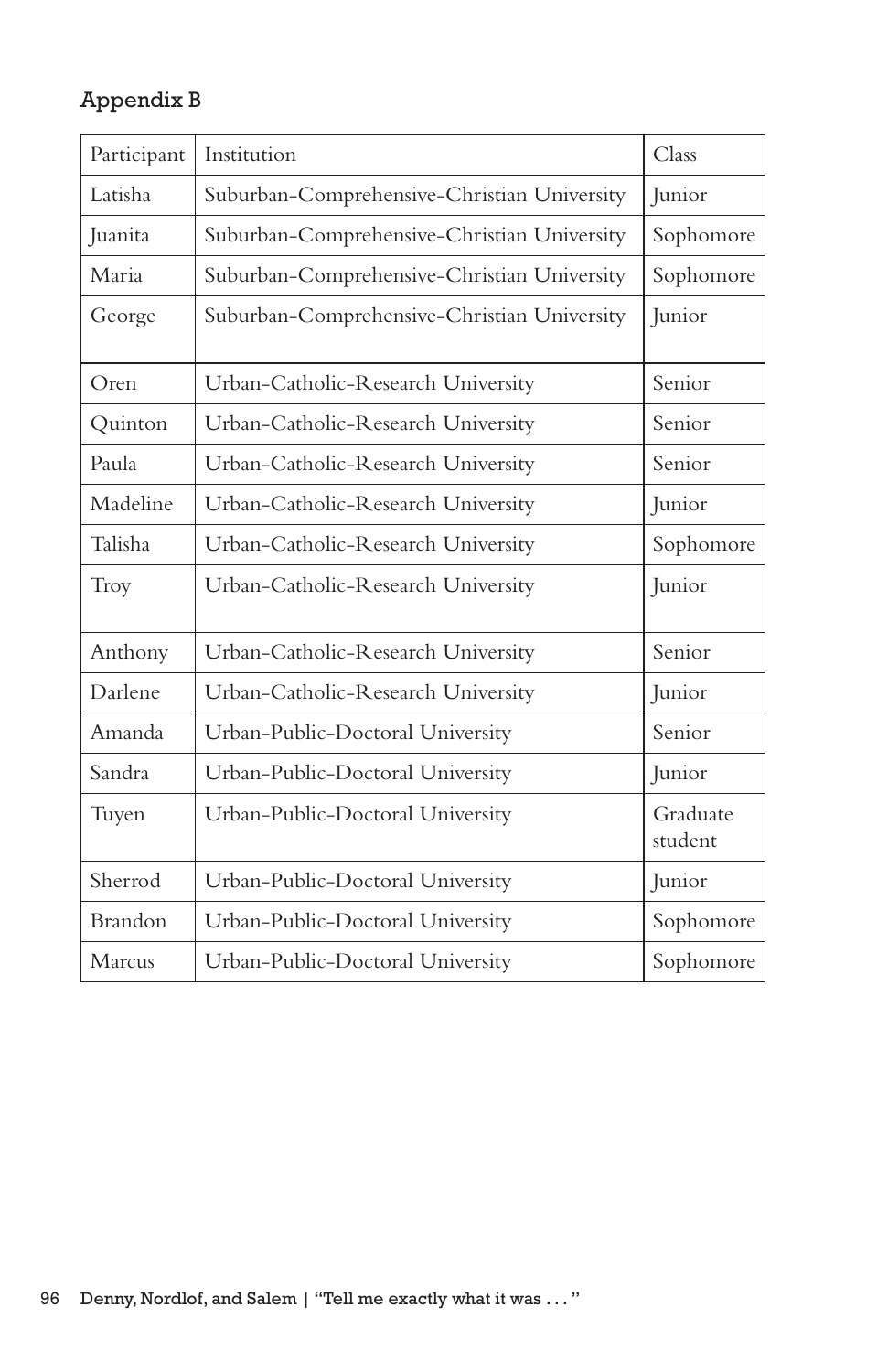| Race/Ethnicity   | Multilingual                       | Major                 |
|------------------|------------------------------------|-----------------------|
| African American | No                                 | Communications        |
| Latino           | Yes                                | Communications        |
| Latino           | Yes                                | Pre-med               |
| Latino           | Was not asked/<br>did not disclose | Political Science     |
| White            | No                                 | English               |
| White            | Yes                                | English               |
| White            | Yes                                | Journalism            |
| White            | $\rm No$                           | Chemistry & Biology   |
| Black            | Yes                                | Government & Politics |
| South Asian      | Was not asked/<br>Did not disclose | <b>Business</b>       |
| Latino           | Yes                                | Government & Politics |
| African American | Yes                                | Accounting            |
| White            | No                                 | Speech Pathology      |
| Latino           | No                                 | Political Science     |
| Vietnamese       | Yes                                | Pharmacy              |
| African American | No                                 | Computer Science      |
| White            | No                                 | Sports & Recreation   |
|                  |                                    | Biology               |
|                  |                                    | African American   No |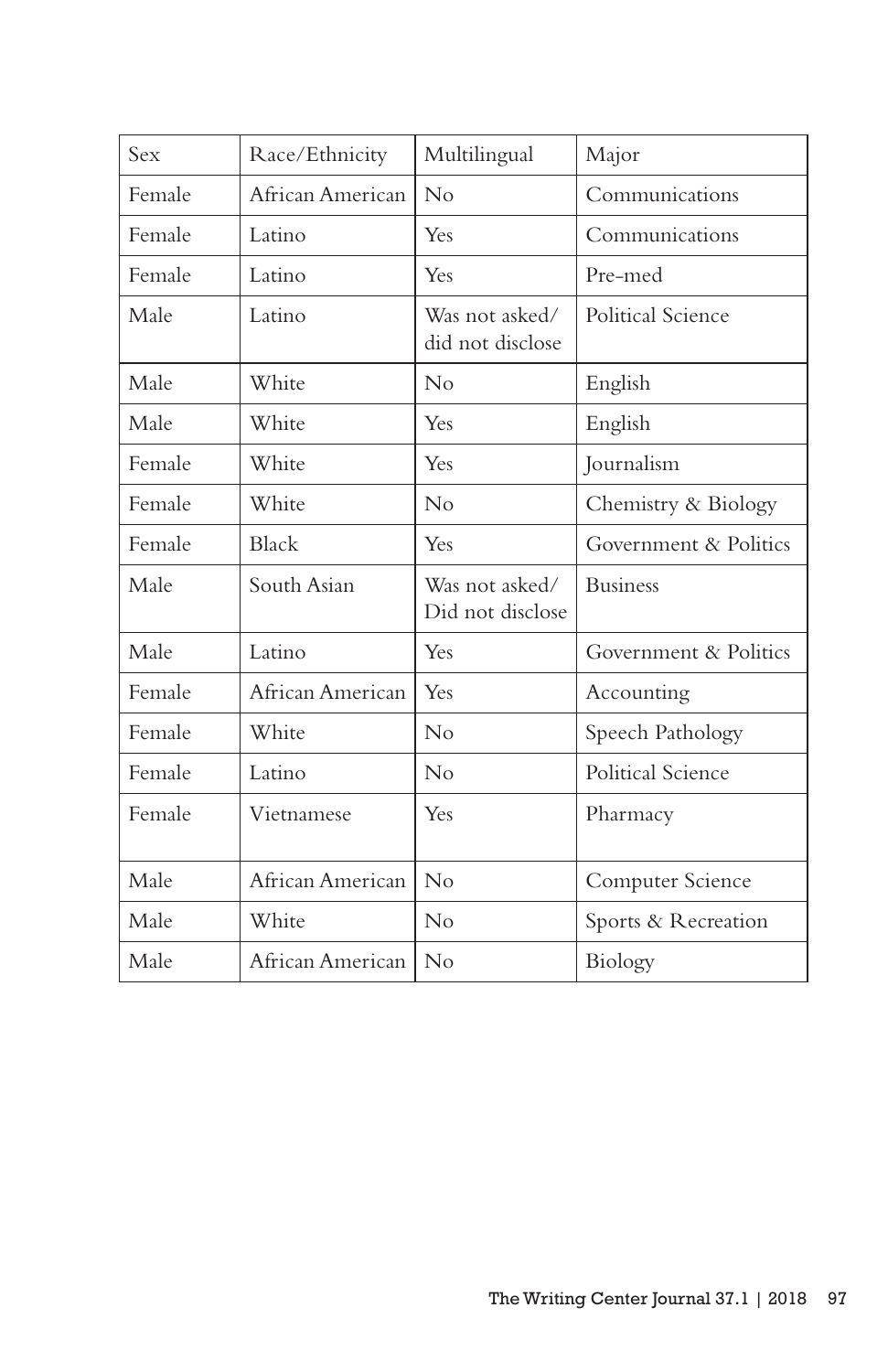**Harry Denny** is associate professor of English and director of the Writing Lab at Purdue University. Harry's scholarship focuses on writing center theory and practice, cultural studies, and research methods. Harry is author of *Facing the Center: Towards an Identity Politics of One-to-one Mentoring* and coeditor of a forthcoming collection, *Out in the Center: Public Controversies, Private Struggles* (with Lila Naydan, Rob Mundy, Richard Sévère, and Anna Sicari), both with Utah State University Press.

**John Nordlof** directs the writing center and Writing Fellows Program at Eastern University. A past president of the Mid-Atlantic Writing Centers Association, John is currently vice president of the International Writing Centers Association. His previous article in *The Writing Center Journal*, "Vygotsky, Scaffolding, and the Role of Theory in Writing Center Work," won the 2015 IWCA Outstanding Article Award.

**Lori Salem** is an assistant vice provost at Temple University, where she has been the director of the writing center since 1999. Her research appears in *The Writing Center Journal*, the *Journal of Writing Program Administration*, and *Working with Faculty Writers* (Geller and Eodice, eds., 2013), among other places. She has served as the cochair of the IWCA Summer Institute and as president of MAWCA.